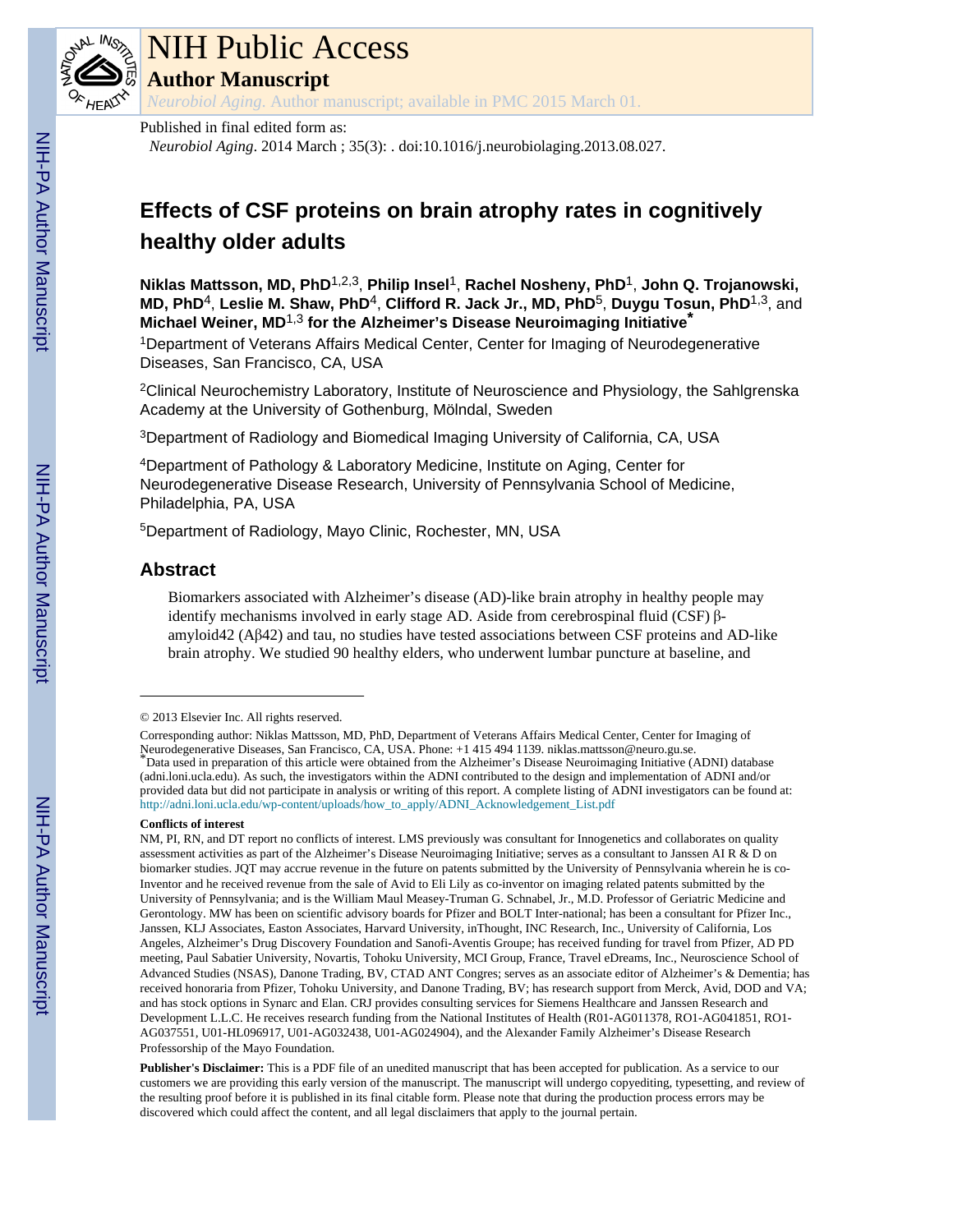serial magnetic resonance imaging scans for up to 4 years. We tested statistical effects of baseline CSF proteins (N=70 proteins related to Aβ42-metabolism, microglial activity and synaptic/ neuronal function) on atrophy rates in 7 AD-related regions. Besides effects of Aβ42 and phosphorylated tau (P-tau) that were seen in several regions, novel CSF proteins were found to have effects in inferior and middle temporal cortex (including Apolipoprotein CIII, Apolipoprotein D and Apolipoprotein H). Several proteins (including S100β and Matrix Metalloproteinase-3) had effects that depended on the presence of brain Aβ pathology, as measured by CSF Aβ42. Other proteins (including P-tau and Apolipoprotein D) had effects even after adjusting for CSF Aβ42. The statistical effects in this exploratory study were mild and not significant after correction for multiple comparisons, but some of the identified proteins may be associated with brain atrophy in healthy people. Proteins interacting with CSF Aβ42 may be related to Aβ brain pathology, while proteins associated with atrophy even after adjusting for CSF Aβ42 may be related to Aβ-independent mechanisms.

#### **Keywords**

cerebrospinal fluid; biomarkers; atrophy; longitudinal; Alzheimer's disease

#### **1. Introduction**

Alzheimer's disease (AD) leads to severe atrophy of cortical brain tissue and ultimately results in dementia. The disease is believed to have a long pre-symptomatic phase with brain pathology accumulating prior to cognitive symptoms. The major disease hallmarks are plaques composed of β-amyloid (Aβ) peptides and neurofibrillary tangles composed of phosphorylated tau proteins (Braak and Braak, 1991). The view that AD starts prior to any symptoms implies that its earliest changes can only be studied in people who are cognitively normal. However, longitudinal studies on development of cognitive impairment in healthy people are limited by the long follow-up time and large study populations needed to detect significant cognitive changes. An alternative is to study longitudinal atrophy of AD-related brain regions, which are predictive of future cognitive decline (Rusinek et al., 2003). Biomarkers predicting such atrophy in cognitively healthy people may be useful to identify persons at risk for AD, and could inform on biological mechanisms during early disease stages.

Biomarker measurements of Aβ pathology, using positron emission tomography (PET) or cerebrospinal fluid (CSF), likely become abnormal early in AD, even prior to cognitive symptoms (Bateman et al., 2012; Jack et al., 2010). A few studies have tested if  $A\beta$ pathology predicts longitudinal brain atrophy in cognitively healthy people (Chételat et al., 2012; Fjell et al.; Henneman et al., 2009; Schott et al., 2010; Sluimer et al., 2010; Tosun et al., 2011). Some (Chételat et al., 2012; Fjell et al., 2010; Schott et al., 2010), but not all (Henneman et al., 2009; Sluimer et al., 2010; Tosun et al., 2011) of these studies found that an AD-like CSF or PET Aβ biomarker pattern predicted longitudinal atrophy. Studies showing that  $\widehat{AB}$  pathology predicts longitudinal AD-like atrophy in cognitively healthy people are consistent with the "dynamic biomarker model" presented by Jack et al. (Jack et al., 2010), but it should be noted that some studies found Aβ related atrophy also in areas not typically associated with early AD changes (Fjell et al., 2010; Schott et al., 2010).

Early pathological events leading to atrophy in AD may be reflected by other CSF changes, besides altered concentrations of the established biomarkers Aβ42 and tau, but to our knowledge, no previous study has examined if other CSF proteins are associated with longitudinal AD-like atrophy. Here we used CSF proteomics data from a multiplex panel, together with longitudinal structural magnetic resonance imaging (MRI) data to identify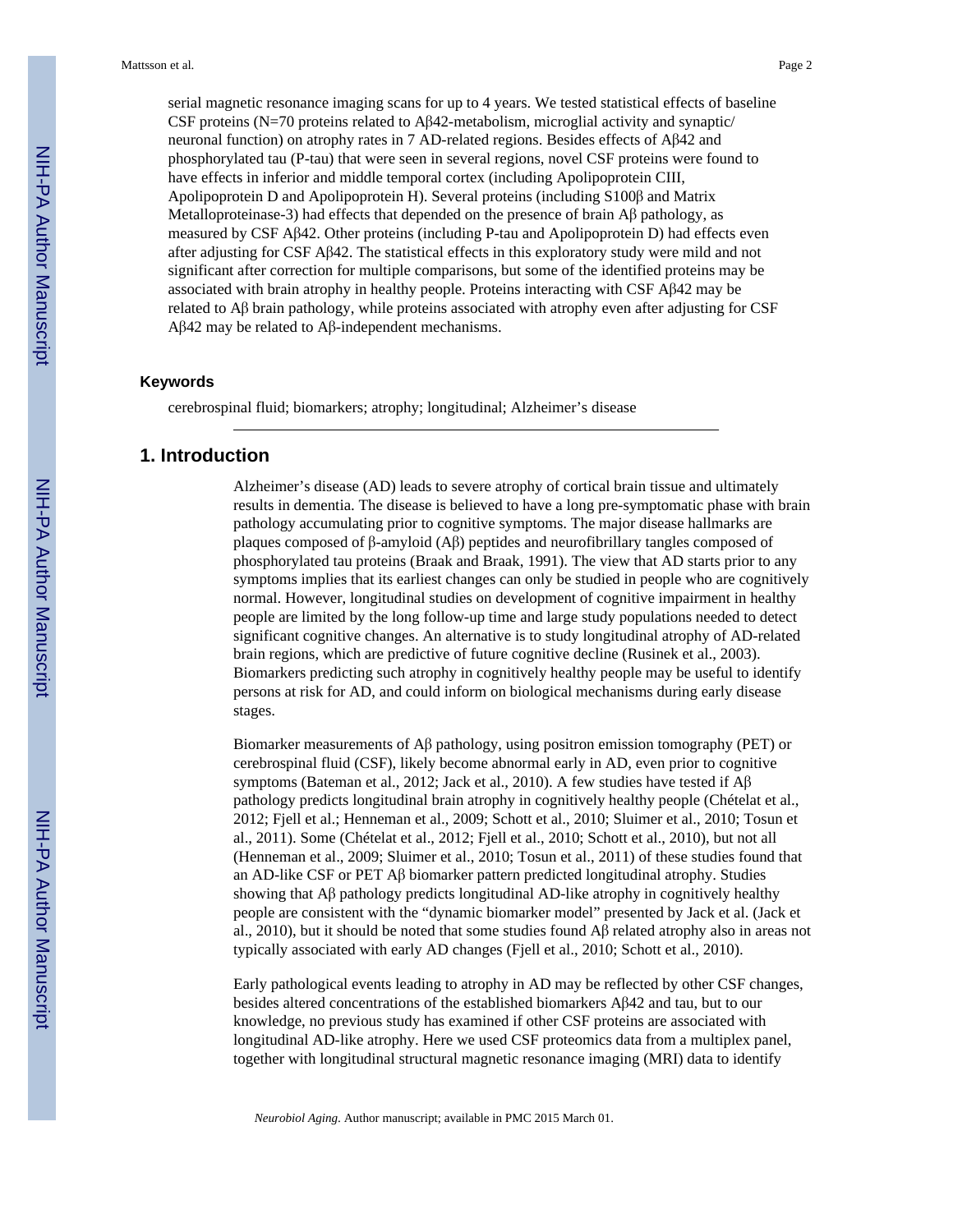novel biochemical predictors of AD-related brain atrophy in cognitively healthy elderly participants in the Alzheimer's Disease Neuroimaging Initiative (ADNI). We studied brain regions typically shown to be vulnerable in AD (although it should be noted that wide spread atrophy may also be seen in cognitively well-screened and longitudinally stable adults with no signs of Aβ pathology (Oh et al., 2013)). The tested proteins were selected for biological functions possibly altered in early stage AD (Aβ metabolism, microglia activity, and synaptic/neuronal function). Our primary hypothesis was that baseline protein levels were associated with atrophy rates. Although the dominant view in AD research is that  $A\beta$ pathology is the initiator in the neuropathological cascade, Aβ-independent processes have also been proposed (Chételat, 2013; Pimplikar et al., 2010). Based on this, we investigated if Aβ influenced the relationship between proteins and atrophy rates. We tested the specific hypotheses that some proteins interact with Aβ pathology to effect atrophy rates (suggesting atrophy mechanism linked to Aβ pathology), and that some proteins effect atrophy rates

#### **2. Methods**

#### **2.1 Study design**

do not depend on Aβ pathology).

We examined changes in gray matter volume in a priori specified regions of interest (ROI) in cognitively normal people. Structural magnetic resonance imaging brain scans at multiple time points (up to 6 time points: ADNI screening, and 6, 12, 24, 36 and 48 months, median 5 scans per participant [range 2–6]) were acquired at multiple sites using 1.5 Tesla MRI scanners. Using FreeSurfer longitudinal processing framework, regional gray matter volumes were measured at each time point. Linear mixed effects models were performed to test if baseline CSF protein concentrations (N=70 different proteins tested separately) were associated with rates of brain atrophy (i.e., the rate of change in volume).

even when adjusting for the presence of Aβ pathology (suggesting atrophy mechanism that

#### **2.2 Participants**

Data used in the preparation of this article were obtained from the ADNI database (adni.loni.ucla.edu). The ADNI was launched in 2003 by the National Institute on Aging (NIA), the National Institute of Biomedical Imaging and Bioengineering (NIBIB), the Food and Drug Administration (FDA), private pharmaceutical companies and non-profit organizations, as a \$60 million, 5-year public-private partnership. The primary goal of ADNI has been to test whether serial MRI, PET, other biological markers, and clinical and neuropsychological assessment can be combined to measure the progression of mild cognitive impairment (MCI) and early AD. Determination of sensitive and specific markers of very early AD progression is intended to aid researchers and clinicians to develop new treatments and monitor their effectiveness, as well as lessen the time and cost of clinical trials. The Principal Investigator of this initiative is Michael W. Weiner, MD, VA Medical Center and University of California – San Francisco. ADNI is the result of efforts of many co-investigators from a broad range of academic institutions and private corporations, and participants have been recruited from over 50 sites across the U.S. and Canada. The initial goal of ADNI was to recruit 800 participants but ADNI has been followed by ADNI-GO and ADNI-2. To date these three protocols have recruited over 1500 adults, ages 55 to 90, to participate in the research, consisting of cognitively normal older individuals, people with early or late MCI, and people with early AD. For up-to-date information, see www.adniinfo.org. The population in this study included ADNI-1 participants with valid results for a CSF multiplex protein panel (described below) and successful longitudinal FreeSurfer processing of MR images from at least two time points.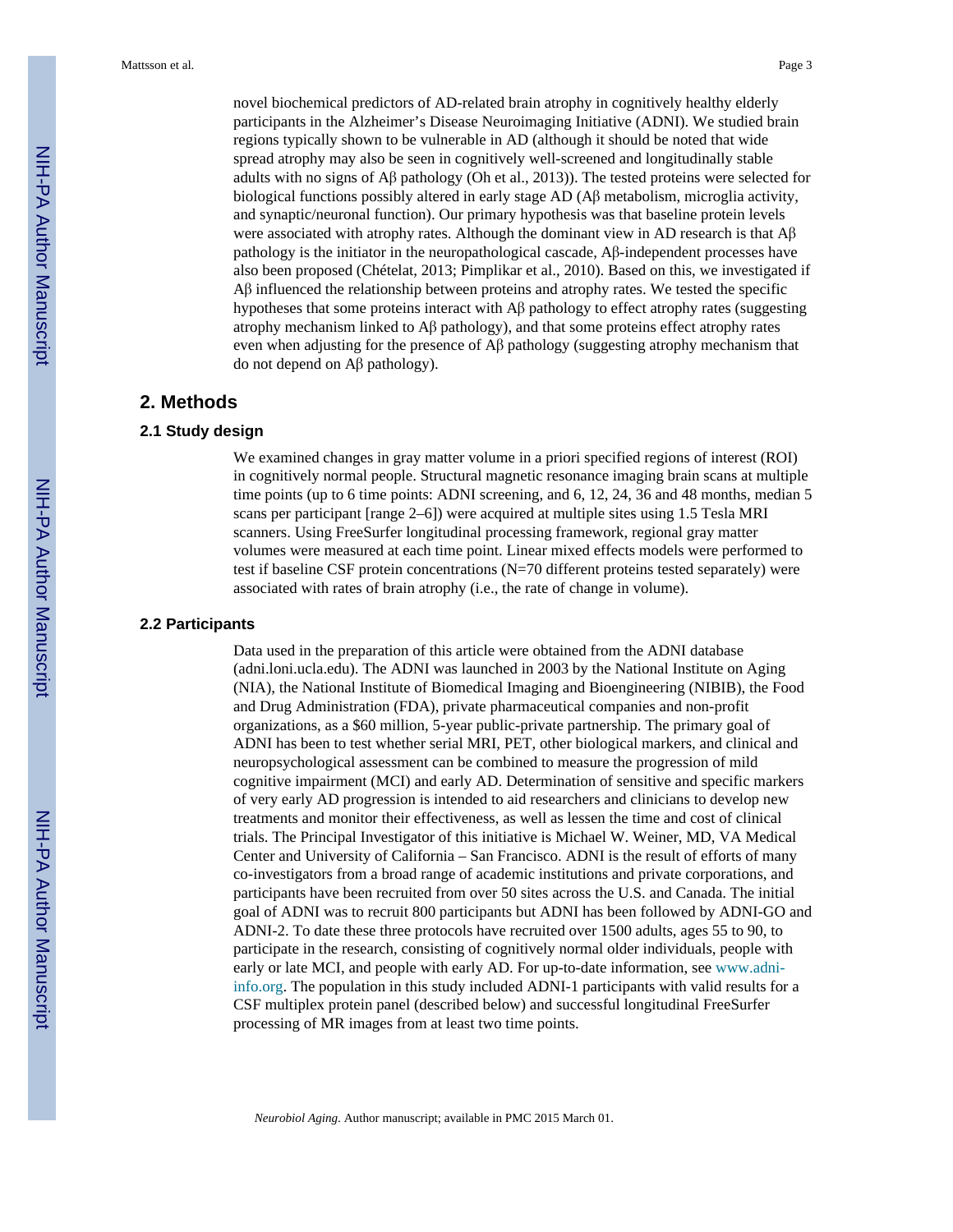#### **2.3 Structural MRI acquisition**

The participants underwent a standardized 1.5 Tesla MRI protocol, which included T1 weighted MRI scans using a sagittal volumetric magnetization prepared rapid gradient echo (MP-RAGE) sequence, as previously described (Jack et al., 2008).

#### **2.4 FreeSurfer longitudinal MR image processing**

Automated cortical volume measures and hippocampal segmentation were performed with FreeSurfer software package, version 4.4 [\(http://surfer.nmr.mgh.harvard.edu/fswiki](http://surfer.nmr.mgh.harvard.edu/fswiki)), as previously described (Fischl et al., 2004, 2002). To reduce the confounding effect of intraparticipant morphological variability, each participant's longitudinal data series was processed by FreeSurfer longitudinal workflow [\(http://surfer.nmr.mgh.harvard.edu/fswiki/](http://surfer.nmr.mgh.harvard.edu/fswiki/LongitudinalProcessing) [LongitudinalProcessing](http://surfer.nmr.mgh.harvard.edu/fswiki/LongitudinalProcessing)). A previous test-retest study validated that the longitudinal processing provides consistent ROI segmentation (Reuter et al., 2012). All images underwent standardized quality control procedures ([http://www.loni.ucla.edu/twiki/pub/](http://www.loni.ucla.edu/twiki/pub/ADNI/ADNIPostProc/UCS-FFreeSurferMethodsSummary.pdf) [ADNI/ADNIPostProc/UCS-FFreeSurferMethodsSummary.pdf\)](http://www.loni.ucla.edu/twiki/pub/ADNI/ADNIPostProc/UCS-FFreeSurferMethodsSummary.pdf). Participants with complete segmentation failure or gross errors throughout all brain regions were rated as complete failure. Participants with gross errors in one or more specific brain regions (i.e., temporal lobe regions, superior regions, occipital regions, and insula) were given partial pass rating. Participants with partial pass rating were included in analyses of appropriate brain regions only. For this study, we used volumetric measurements of entorhinal cortex, hippocampus, inferior parietal cortex, inferior temporal cortex, middle temporal cortex, posterior cingulate cortex, and precuneus (combining left and right hemisphere data).

#### **2.5 CSF biomarker concentrations**

A CSF sample was collected at study baseline by lumbar puncture, and shipped to the ADNI Biomarker Core laboratory at the University of Pennsylvania Medical Center for long term storage in −80° C. The established CSF AD biomarkers Aβ42, T-tau and P-tau were measured using the multiplex xMAP Luminex platform (Luminex Corp, Austin, TX, USA) with the INNOBIA AlzBio3 kit (Innogenetics, Ghent, Belgium) (Olsson et al., 2005; Shaw et al., 2009). CSF multiplex proteomics was done using an xMAP multiplex panel developed by Rules Based Medicine (MyriadRBM). Previous versions of the MyriadRBM panel had been used to explore CSF or plasma proteins in AD (Craig-Schapiro et al., 2011; Hu et al., 2012, 2010). Details regarding the assay technology, validation and quality control can be found online in a data primer for these CSF analyses [\(http://adni.loni.ucla.edu/](http://adni.loni.ucla.edu/)). In brief, the panel included 159 biomarkers. Seventy-six analytes were adequately quantifiable in the CSF samples in this study (the other analytes were mostly below the assay detection limit or had other assay limitations). For these, we conducted a systematic literature review to find previous evidence of associations with  $\mathbf{A}\beta$  metabolism, microglial activity, synaptic/ neuronal function, which identified 67 analytes of interest (Supplementary Table 1). In all, this resulted in 70 proteins (including Aβ42, T-tau and P-tau) available for this particular study. Some analytes were used after log transformation as described in the assay documentation [\(http://adni.loni.ucla.edu/](http://adni.loni.ucla.edu/)).

#### **2.6 Statistical analyses**

Potentially confounding effects by age, sex, education and *APOE* genotype on explanatory proteins were evaluated by non-parametric tests (Mann-Whitney test and Spearman Correlation tests, as appropriate). We used generalized linear mixed models to test if proteins were associated with a binary missing indicator for each visit. Effects of explanatory proteins on regional rates of atrophy in brain regions associated with AD were tested by linear mixed-effects models. Regional brain volumes were used as response variables and the time (years) from the first image measurement, protein, *protein:time*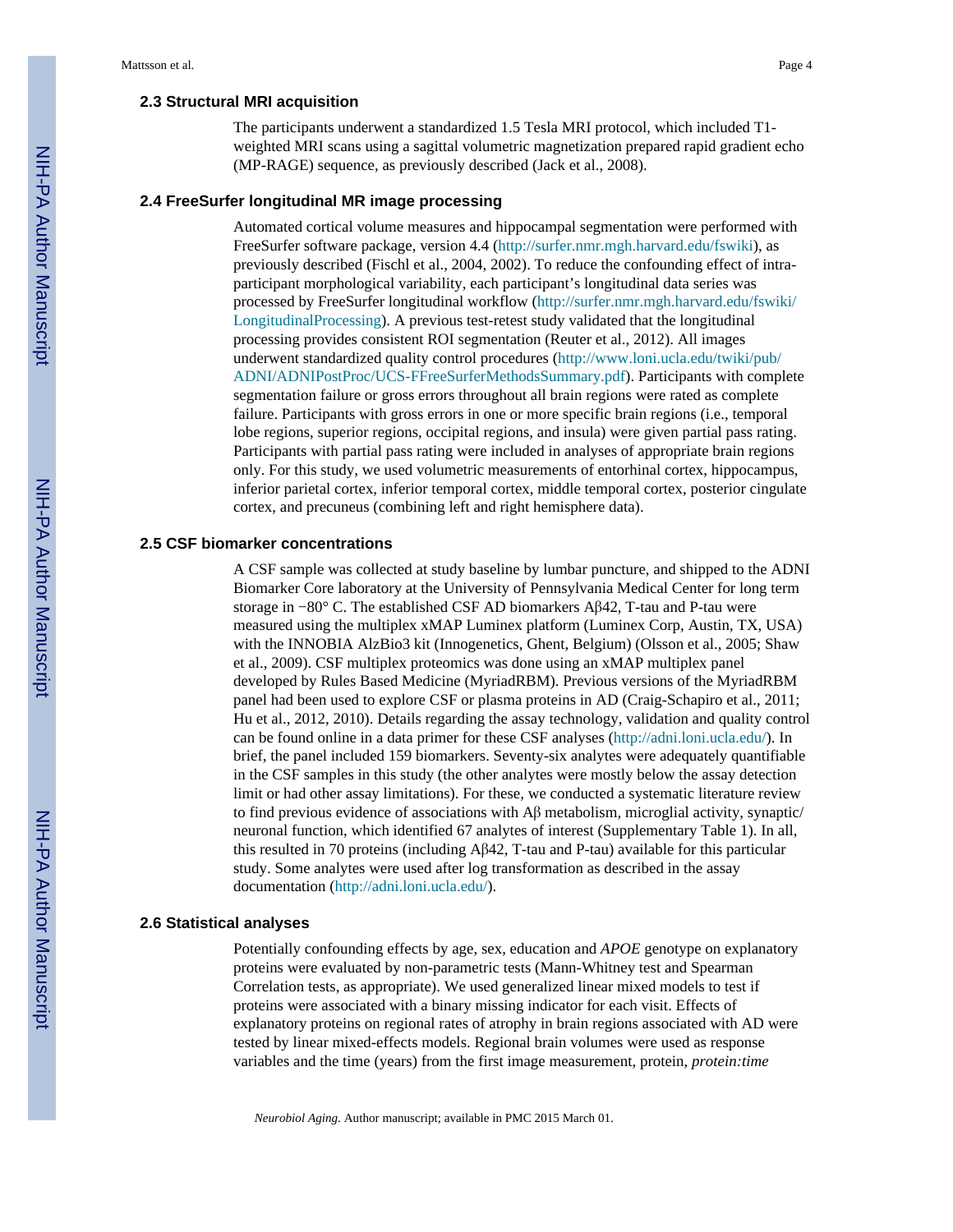interaction, age, sex and intracranial volume (ICV) were used as fixed effects. Each brain region was tested separately with each explanatory protein. All proteins (including Aβ42) were used as continuous measurements in this analysis. All models included a random intercept and a random slope.

To specifically test if the effects of proteins were influenced by the presence of brain  $\mathbf{A}\mathbf{\beta}$ pathology, all models were run with and without adjusting for Aβ42 as a fixed effect. For this we used Aβ42 dichotomized by the cut-off 192 ng/L, since this cut-off has been found to be highly discriminate of brain Aβ pathology, as evidenced by PET imaging (Weigand et al., 2011) or autopsy (Shaw et al., 2009). For each protein and region, we also tested the *protein:A*β*42:time* interaction, again using Aβ42 dichotomized by the cut-off 192 ng/L, and including all sub-effects.

After inspection of the correlation within participants, a compound symmetry structure was assumed. We assessed the applicability of the models by evaluating linearity of regional volumes over time within participants, and the normality of the model residuals. Two participants were outliers (in standardized residuals) for models of entorhinal and hippocampal atrophy rates, respectively. The overall results did not change after removing these observations, and we kept all observations in the final models.

Due to the large number of tested proteins and brain regions, we corrected for multiple comparisons using a false discovery rate correction. Details on how the false discovery rate correction was applied are presented in the table legends. Volumes and proteins were standardized (centered and divided by the standard deviation). All tests were two-sided. All statistics were done using R (v. 2.15.2, The R Foundation for Statistical Computing).

#### **3. Results**

The study included 90 participants (44 females, 22 *APOE* ε4 carriers, mean age 76 years [range 62–90]). At the 48 month follow-up visit, 12 participants had converted from NL to MCI and 1 to AD dementia. We used survival analysis to test if any protein was related to conversion. The only proteins significantly associated with conversion were MMP2 (Log MMP2,  $\beta$ =0.76, P=0.048) and PAI1 (Log PAI1,  $\beta$ =-1.27, P=0.049). There was a tendency to significant association for A $\beta$ 42 ( $\beta$ =0.0022, P=0.067). No protein was significant after correcting for multiple comparisons (mean levels and ranges for converters and nonconverters are available in Supplementary Table 2).

#### **3.1 Potential confounding factors**

Age, sex, education and *APOE* genotype were potential confounders of the relationship between the investigated proteins and regional brain volumes. We tested for imbalance between proteins and these demographic factors, using non-parametric tests (Supplementary Table 3). Age, sex and education were associated with several different proteins. *APOE* genotype was only associated with Aβ42 and P-tau. Based on these results, we included age, sex and education as covariates in all analyses.

#### **3.2 Missing data**

Several participants lacked MRI data for one or more visit (data were missing for 2 participants at the ADNI screening visit, 2 for the month 6 visit, 5 for the month 12 visit, 18 for the month 24 visit, 30 for the month 36 visit, and 73 for the month 48 visit). Using generalized linear mixed models, the *protein:time* effect was significantly associated with missing visits for 2 proteins (p-values 0.03–0.05). This number of significant associations is expected given the number of tests  $(N=70)$ , under the null hypothesis.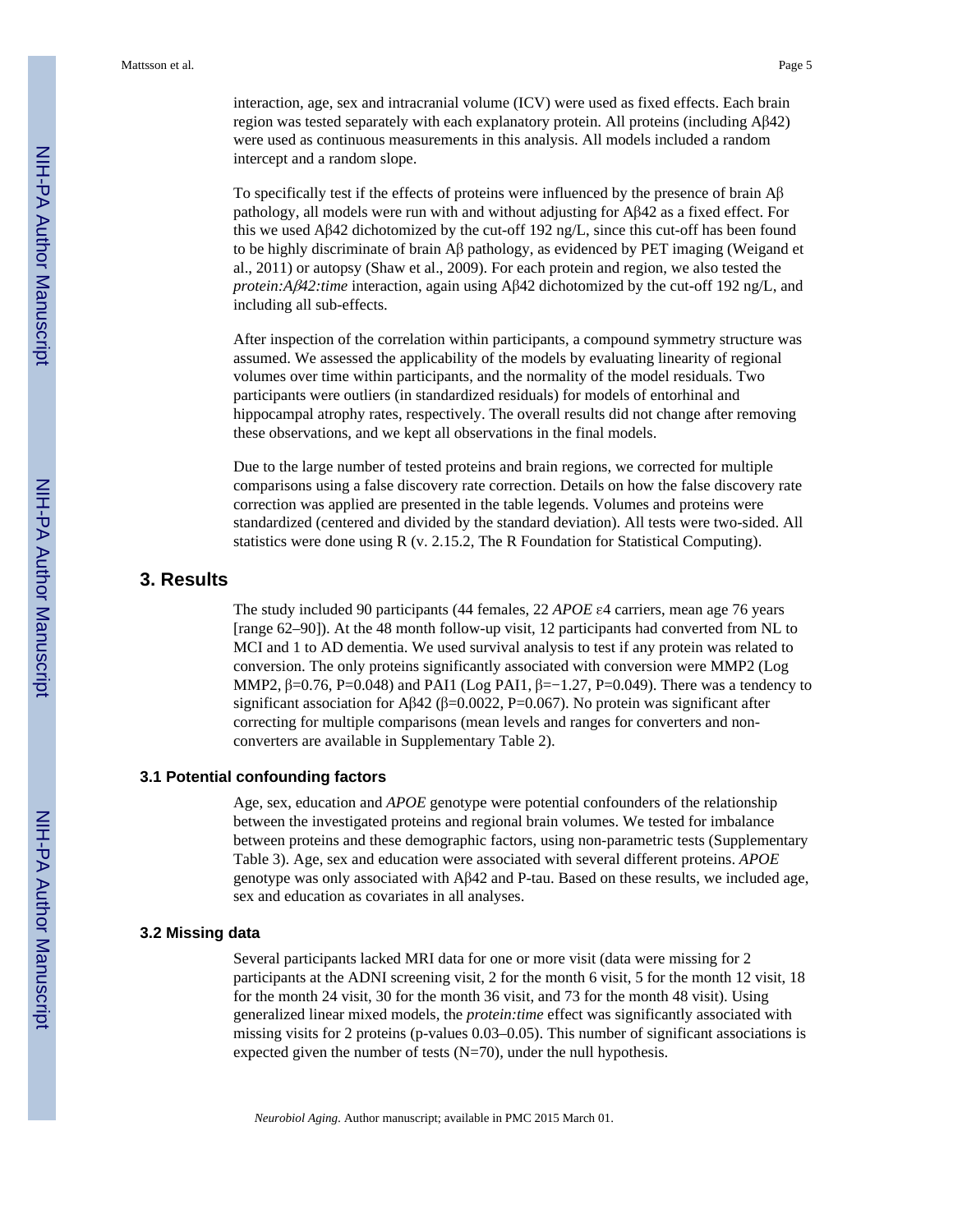#### **3.3 CSF proteins associated with longitudinal brain atrophy**

During the period of longitudinal observation, there was significant atrophy in all tested regions (Figure 1). Our main objective was to test if baseline measurements of proteins were associated with atrophy rates. We tested this by linear mixed effects models for each protein and brain region. The results of the regression are presented in figure 2 (as T-values for the *protein:time* interaction). Some proteins were associated with atrophy rates at the significance threshold  $p<0.01$ , including P-tau, where high concentrations were associated with atrophy rates in hippocampus and inferior temporal cortex; apolipoprotein D (ApoD), where high concentrations were associated with atrophy rates in middle temporal cortex; and ApoCIII, where high concentrations were associated with atrophy rates in inferior temporal cortex.

Due to the exploratory nature of the study, we here also present proteins that were significant at a more permissive threshold,  $p<0.05$  (only presenting proteins significant in at least 2 regions, because of suspected spurious findings for proteins that were only significant in one region). At this threshold, several proteins were associated with atrophy rates in hippocampus (low Aβ42), inferior temporal cortex (high ApoD, α-1-Microglobulin [A1M], ApoH and interleukin 16 [IL-16]), middle temporal cortex (low Aβ42, and high A1M, ApoCIII, ApoH and IL-16), and posterior cingulate (low Aβ42).

Results for all proteins significant at p<0.05 are presented in Table 1. Note that the associations were mild and that no protein had a significant effect after correcting for multiple comparisons using false discovery correction.

#### **3.4 CSF proteins associated with longitudinal brain atrophy: effects of Aβ42-interaction**

As seen in Table 1, Aβ42 was associated with atrophy rates in hippocampus, middle temporal cortex and posterior cingulate (using continuous Aβ42 data). For the remaining part of the study we examined how Aβ42 influenced associations between other proteins and atrophy rates. We tested if associations between proteins and atrophy rates differed by brain Aβ status, by examining the *protein:A*β*42:tim*e interaction (using β42 dichotomized by the cutoff 192 ng/L, as explained in the methods section). For several proteins, we found interactions in at least one brain region (Table 2A and Figure 2). As seen in Figure 3, most of these proteins were associated with atrophy rates mainly in participants with signs of brain Aβ pathology, where high levels some proteins (ferritin [FRTN], S100β, ApoCIII, ApoH, and Hepatocyte Growth Factor [HGF]) were associated with increased atrophy rates. Again, these associations were mild and were not significant after correcting for multiple comparisons.

#### **3.5 CSF proteins associated with longitudinal brain atrophy: Aβ42-independent effects**

Finally, we tested if proteins were associated with atrophy rates independent of Aβ42. We did this by comparing estimates for the *protein:time* interaction with and without adjusting for Aβ42 as a covariate (again using Aβ42 dichotomized by the cutoff 192 ng/L, as explained in the methods section). Note that this was not meaningful to do for proteins and regions where the *protein:Ab42:time* interaction was significant, since we had already concluded that Aβ42 influenced effects of proteins in those regions (Table 2A). For all other proteins and regions, we tested the *protein:time* interaction with and without adjusting for Aβ42. Several proteins were associated with atrophy rates when the models were not adjusted for  $\Delta \beta$ 42 (Table 2B). For all these, the effects were unchanged when adjusting the models for Aβ42 (β-coefficients changed only minimally, <6%). Our interpretation of this is that the presence of brain Aβ pathology at baseline did not mediate the detected effects on regional atrophy rates for the proteins listed in Table 2B.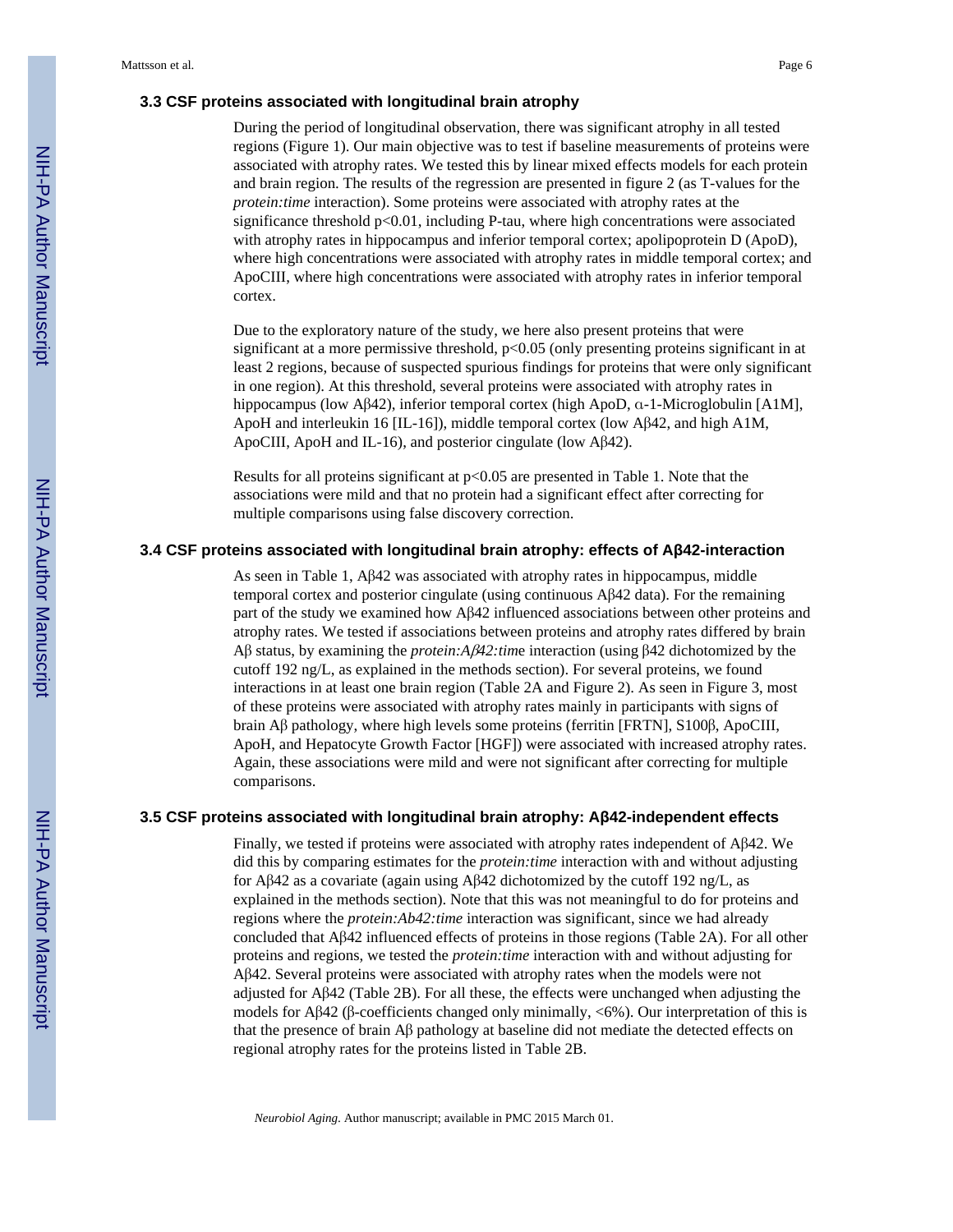#### **4. Discussion**

The key findings of this study were that (1) several CSF proteins obtained at baseline were associated with atrophy rates in AD-related brain regions over a follow-up period of 4 years, suggesting that these proteins may be novel prognostic biomarkers of AD-related atrophy in cognitively normal people; (2) several CSF proteins had interactions with CSF Aβ42, indicating that the presence of Aβ pathology may influence their effects on longitudinal ADlike atrophy; (3) some CSF proteins were associated with atrophy rates even when the models were adjusted for CSF Aβ42, suggesting that these proteins may be associated with atrophy partly independent of Aβ pathology. Several previous studies have been performed on CSF proteomics in AD (Craig-Schapiro et al., 2011; Hu et al., 2010), but to our knowledge this is the first study linking large scale CSF proteomics to imaging measurements of atrophy in healthy older adults. Previous studies integrating CSF proteins and imaging measurements in this field have mainly examined CSF Aβ42, P-tau and T-tau (Fjell et al.; Schott et al., 2010; Tosun et al., 2011). Our results are in agreement with a few previous studies showing that reduced CSF Aβ42 predicts longitudinal brain atrophy in cognitively healthy persons (Fjell et al.; Schott et al., 2010). One earlier study from our group failed to show this association (Tosun et al., 2011), which may be due to shorter follow-up time and/or use of other imaging analysis methods. The present study gives novel information on links between a large number of CSF proteins and longitudinal AD-like atrophy.

Our first major finding was that several CSF proteins obtained at baseline were associated with longitudinal atrophy of hippocampus, inferior temporal cortex, or middle temporal cortex in cognitively healthy people. Elevated P-tau and reduced  $A\beta 42$  were associated with atrophy rates in hippocampus, elevated ApoCIII, P-tau, ApoD, A1M, ApoH and IL-16 with atrophy rates in inferior temporal cortex, elevated ApoD, ApoCIII, P-tau, A1M, IL-16 and ApoH and reduced Aβ42 with atrophy rates in middle temporal cortex, and reduced Aβ42 with atrophy rates in posterior cingulate. This is in agreement with previous studies of reduced CSF Aβ42 and elevated CSF P-tau (Blennow et al., 2010) and ApoD (Craig-Schapiro et al., 2011; Terrisse et al., 1998) in patients with AD or other causes of cognitive decline, as well as increased plasma A1M in AD subjects with reduced whole brain volume (Thambisetty et al., 2011) and increased plasma IL-16 in AD (Motta et al., 2007). Several different mechanisms may link these proteins to AD-like brain atrophy. Increased P-tau is widely reported to be associated with AD (Blennow et al., 2010), and probably reflects lysis of neurons containing tau pathology (Buerger et al., 2006). ApoD has been suggested to be involved in neuroprotection, since it reduces effects of excitotoxic injury (He et al., 2009), and is absent from injured human neurons (Navarro et al., 2008). Taken together, our findings are consistent with the hypothesis that several different CSF proteins are related to longitudinal atrophy rates in AD-related brain regions. However, the effects were mild and not significant after correction for multiple comparisons. The present study should be regarded as a pilot study and the identified proteins may be explored further in future studies. To reduce the risk of reporting spurious findings, we only report proteins that were associated with atrophy rates in at least two regions. However, it should be noted that the effects of some proteins still differed between the investigated brain regions, and no protein was significantly associated with atrophy rates in all regions. The reasons for such inconsistencies are unclear. We suggest that proteins with significant effects across several adjacent regions, including P-tau and ApoD for inferior temporal and medial temporal cortex, represent the best candidate protein biomarkers for future studies on proteins related to atrophy rates. Future voxel-wise studies may allow determining in more details the exact brain distribution of these relationships.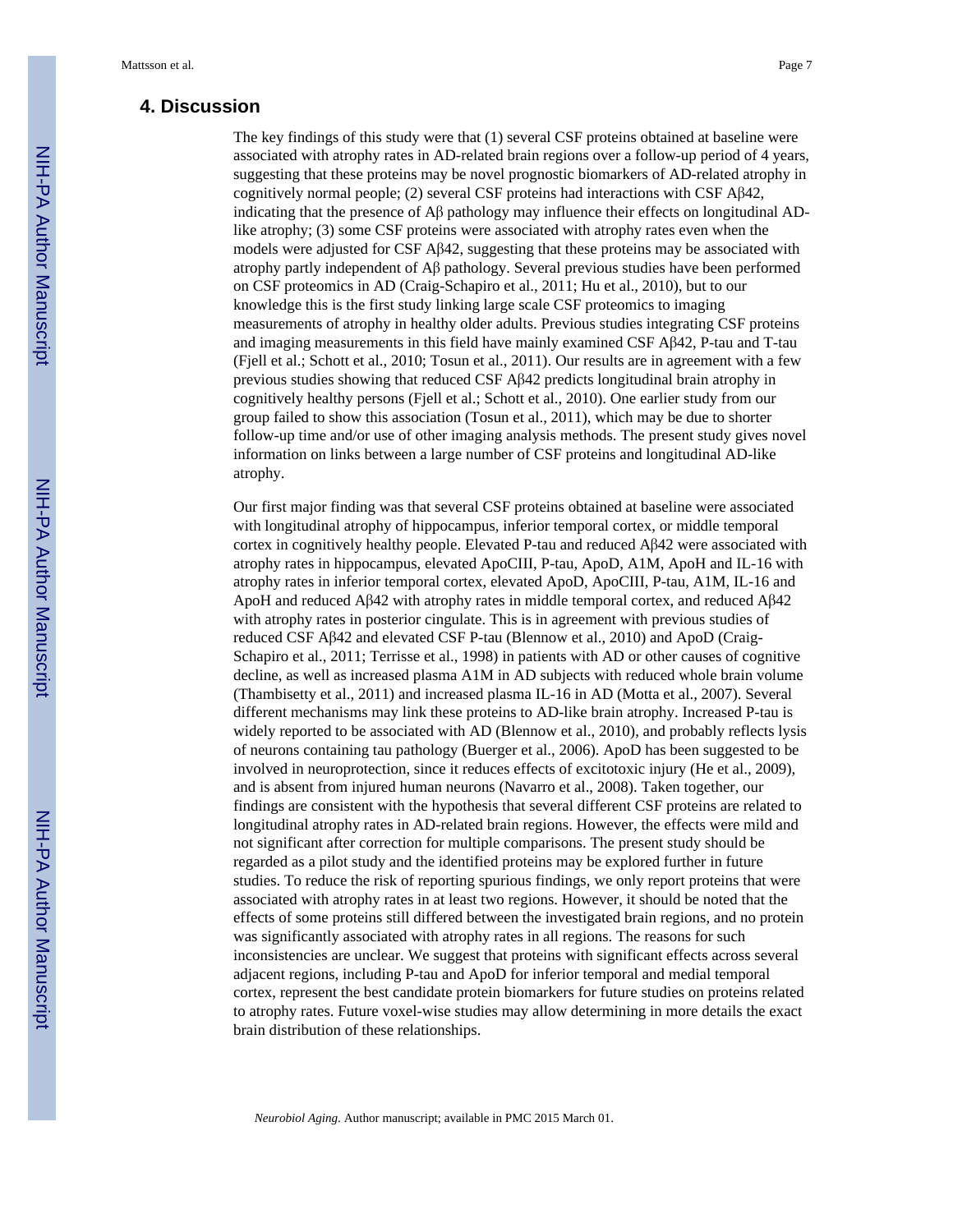The second major finding was that there were significant interactions between CSF Aβ42 and several proteins, in several cases for proteins previously linked to Aβ-metabolism (See supplementary Table 1). Since reduced CSF Aβ42 is a good estimate of brain Aβ load (Fagan et al., 2006), the interactions of these proteins with CSF A $\beta$ 42 suggests that brain A $\beta$ pathology influenced the identified proteins' effects on atrophy rates. In participants with reduced CSF Aβ42, high levels of some proteins (FRTN, S100β, ApoCIII, ApoH and HGF) were associated with increased atrophy rates. For some of the proteins, our findings are in line with previous reports. For example, patients with AD or other types of cognitive decline have been described to have increased CSF levels of ApoH (Abdi et al., 2006; Ohrfelt et al., 2011), S100β (Fagan and Perrin, 2012), and increased brain levels of HGF (Fenton et al., 1998). A possible interpretation of these findings is that the identified proteins mediate neurotrophic effects dependent on and downstream from Aβ pathology. Another possibility is that they reflect biological pathways that are independent from  $\mathbf{A}\beta$  pathology, but which only results in neuronal atrophy if they are present together with  $\mathcal{A}\beta$  pathology, constituting a "dual hit" mechanism, where  $\text{A}\beta$  pathology is a necessary prerequisite for damaging effects of other biological pathways. A third possibility is that they reflect pathways upstream of  $\beta$ β pathology, and which  $\beta$ β pathology to some extends depends on. Studies simultaneously examining protein levels and longitudinal development of Aβ pathology and atrophy may help to reveal the precise relationships between the identified proteins, atrophy and Aβ pathology.

The third major finding of this study was that several CSF proteins obtained at baseline were associated with atrophy rates independent of Aβ42. We identified such proteins for hippocampus (P-tau), inferior temporal cortex (P-tau, ApoD), and middle temporal cortex (P-tau, ApoCIII, ApoD, TM, A1M, IL-16, AAT and ApoH). The finding that P-tau was associated with longitudinal atrophy of several AD-related regions independently of  $\mathbf{A}\beta 42$  is intriguing. Both Aβ and tau pathology are common in elderly people without cognitive impairment, indicating that both types of pathology are well established in AD prior to symptom debut (Savva et al., 2009). Tau pathology may also be present in the brain in very young age, although it is not known if such deposits constitute initial stages of AD (Braak et al., 2011). Our results could be taken to support that tau pathology, as reflected by CSF Ptau, modulates AD-like atrophy partly independent of Aβ pathology. Likewise, ApoCIII, ApoD A1M, IL-16, AAT, ApoH and TM levels may also represent mechanisms of atrophy that are partly independent of  $\mathsf{A}\beta$  pathology. Currently it is not clear to what extent these mechanisms of atrophy are relevant specifically for AD, or whether they rather represent atrophy processes of normal aging or other degenerative processes.

Limitations of the study include the examination of a small number of brain regions, which was done to reduce the problem of multiple comparisons. The regions were chosen a priori to any analysis, and it is possible that examination of other regions would have produced different results. It should also be noted that wide-spread atrophy is seen in normal aging, which makes it difficult to define "preserved regions" for comparison to the regions included in this study (for example, in this cohort, atrophy rates in the lateral occipital lobe was of a similar magnitude as in entorhinal cortex or precuneus). Another limitation of the study is that the results may be biased by the selection of the examined proteins, which were included mainly due to known associations with Aβ metabolism, microglia activity or synaptic function, limiting our capacity to detect proteins associated with unexpected pathways. Future studies may include larger sets of brain regions (or be done using a voxelbased approach), and/or include larger unbiased proteomics data sets, but such studies will encounter statistical difficulties due to problems with multiple comparisons. Finally, we acknowledge the need for replication of these findings in another cohort, especially since the detected statistical effects were small and not significant when correcting for multiple comparisons.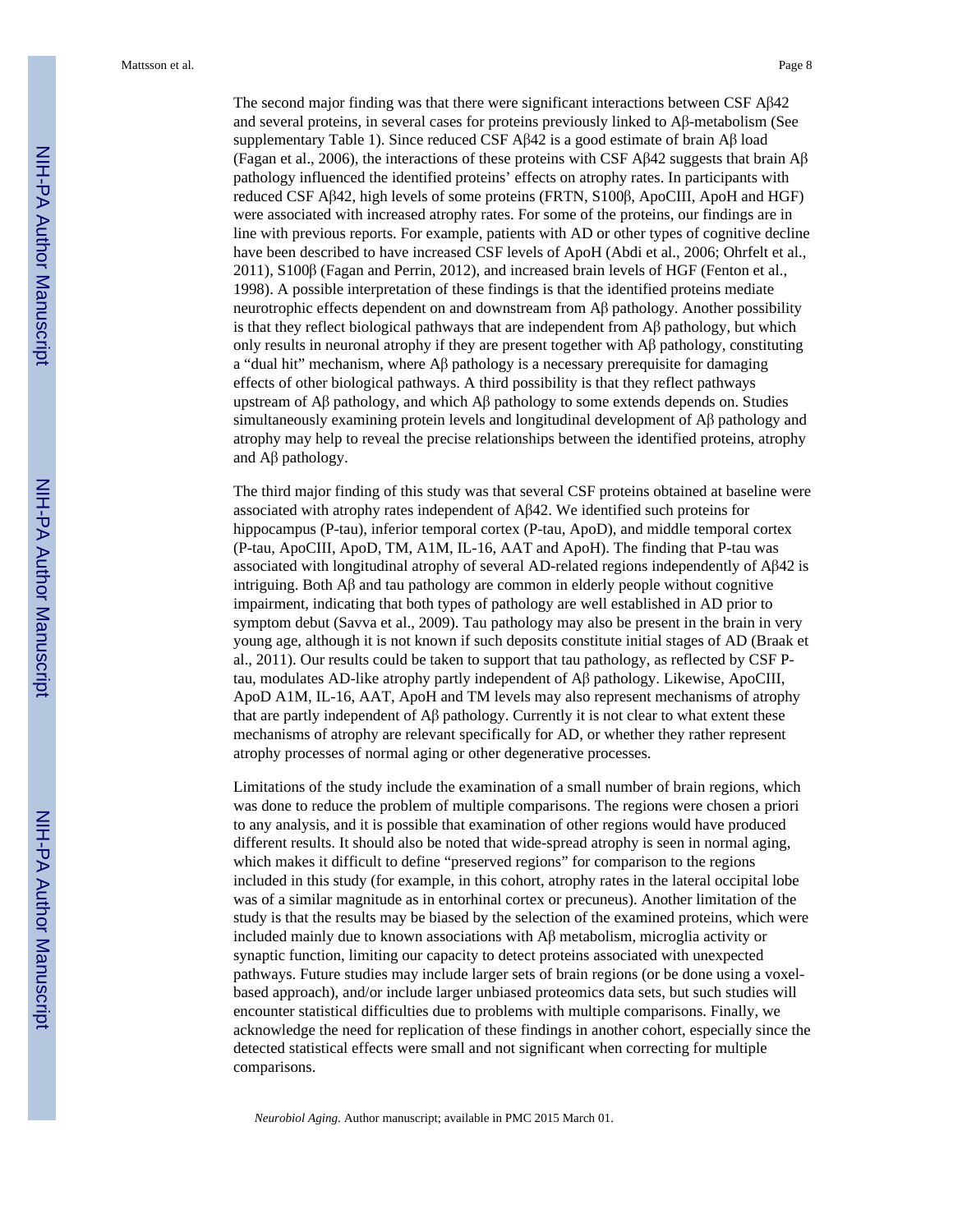#### **5. Conclusion**

We have identified several CSF proteins, primarily linked to microglia activity and/or Aβmetabolism, where baseline levels are associated with atrophy rates in AD-related brain regions over a follow-up period of 4 years in cognitively healthy elders. These proteins may be involved in biological pathways involved in early stage AD, and may be explored further for prediction of future AD risk. Several proteins interacted with baseline CSF Aβ42, indicating that Aβ pathology moderated their effects on atrophy rates. These proteins may represent key pathological mechanisms linking Aβ pathology to neuronal loss. Some proteins, including P-tau, were related to atrophy rates even when the models were adjusted for Aβ42, and may thus represent mechanisms of neuronal loss that are at least partly independent of Aβ pathology. However, the effects were mild and no proteins had significant effects when correcting for multiple comparisons. The findings thus need to be replicated in other cohorts.

#### **Supplementary Material**

Refer to Web version on PubMed Central for supplementary material.

#### **Acknowledgments**

Data collection and sharing for this project was funded by the Alzheimer's Disease Neuroimaging Initiative (ADNI) (National Institutes of Health Grant U01 AG024904). ADNI is funded by the National Institute on Aging, the National Institute of Biomedical Imaging and Bioengineering, and through generous contributions from Abbott, AstraZeneca AB, Bayer Schering Pharma AG, Bristol-Myers Squibb, Eisai Global Clinical Development, Elan Corporation, Genentech, GE Healthcare, Glaxo-SmithKline, Innogenetics, Johnson and Johnson, Eli Lilly and Co., Medpace Inc., Merck and Co. Inc., Novartis AG, Pfizer Inc., F. Hoffman-La Roche, Schering-Plough, Synarc Inc., as well as non-profit partners the Alzheimer's Association and Alzheimer's Drug Discovery Foundation, with participation from the U.S. Food and Drug Administration. Private sector contributions to ADNI are facilitated by the Foundation for the National Institutes of Health (www.fnih.org). The grantee organization is the Northern California Institute for Research and Education and the study is coordinated by the Alzheimer's Disease Cooperative Study at the University of California, San Diego. ADNI data are disseminated by the Laboratory for Neuro Imaging at the University of California, Los Angeles. This research was also supported by NIH grants P30 AG010129 and K01 AG030514, the Swedish Research Council, Goteborgs Lakaresallskap, Svenska Lakaresallskapet, Sahlgrenska Universitetssjukhuset, Carl-Bertil Laurells fond, and Klinisk Biokemi i Norden.

#### **References**

- Abdi F, Quinn JF, Jankovic J, McIntosh M, Leverenz JB, Peskind E, Nixon R, Nutt J, Chung K, Zabetian C, Samii A, Lin M, Hattan S, Pan C, Wang Y, Jin J, Zhu D, Li GJ, Liu Y, Waichunas D, Montine TJ, Zhang J. Detection of biomarkers with a multiplex quantitative proteomic platform in cerebrospinal fluid of patients with neurodegenerative disorders. J Alzheimers Dis. 2006; 9:293– 348. [PubMed: 16914840]
- Bateman RJ, Xiong C, Benzinger TL, Fagan AM, Goate A, Fox NC, Marcus DS, Cairns NJ, Xie X, Blazey TM, Holtzman DM, Santacruz A, Buckles V, Oliver A, Moulder K, Aisen PS, Ghetti B, Klunk WE, McDade E, Martins RN, Masters CL, Mayeux R, Ringman JM, Rossor MN, Schofield PR, Sperling RA, Salloway S, Morris JC. Clinical and biomarker changes in dominantly inherited Alzheimer's disease. N Engl J Med. 2012; 367:795–804. [PubMed: 22784036]
- Blennow K, Hampel H, Weiner M, Zetterberg H. Cerebrospinal fluid and plasma biomarkers in Alzheimer disease. Nature reviews. Neurology. 2010; 6:131–44. [PubMed: 20157306]
- Braak H, Braak E. Neuropathological stageing of Alzheimer-related changes. Acta Neuropathol. 1991; 82:239–59. [PubMed: 1759558]
- Braak H, Thal DR, Ghebremedhin E, Del Tredici K. Stages of the pathologic process in Alzheimer disease: age categories from 1 to 100 years. J Neuropathol Exp Neurol. 2011; 70:960–969. [PubMed: 22002422]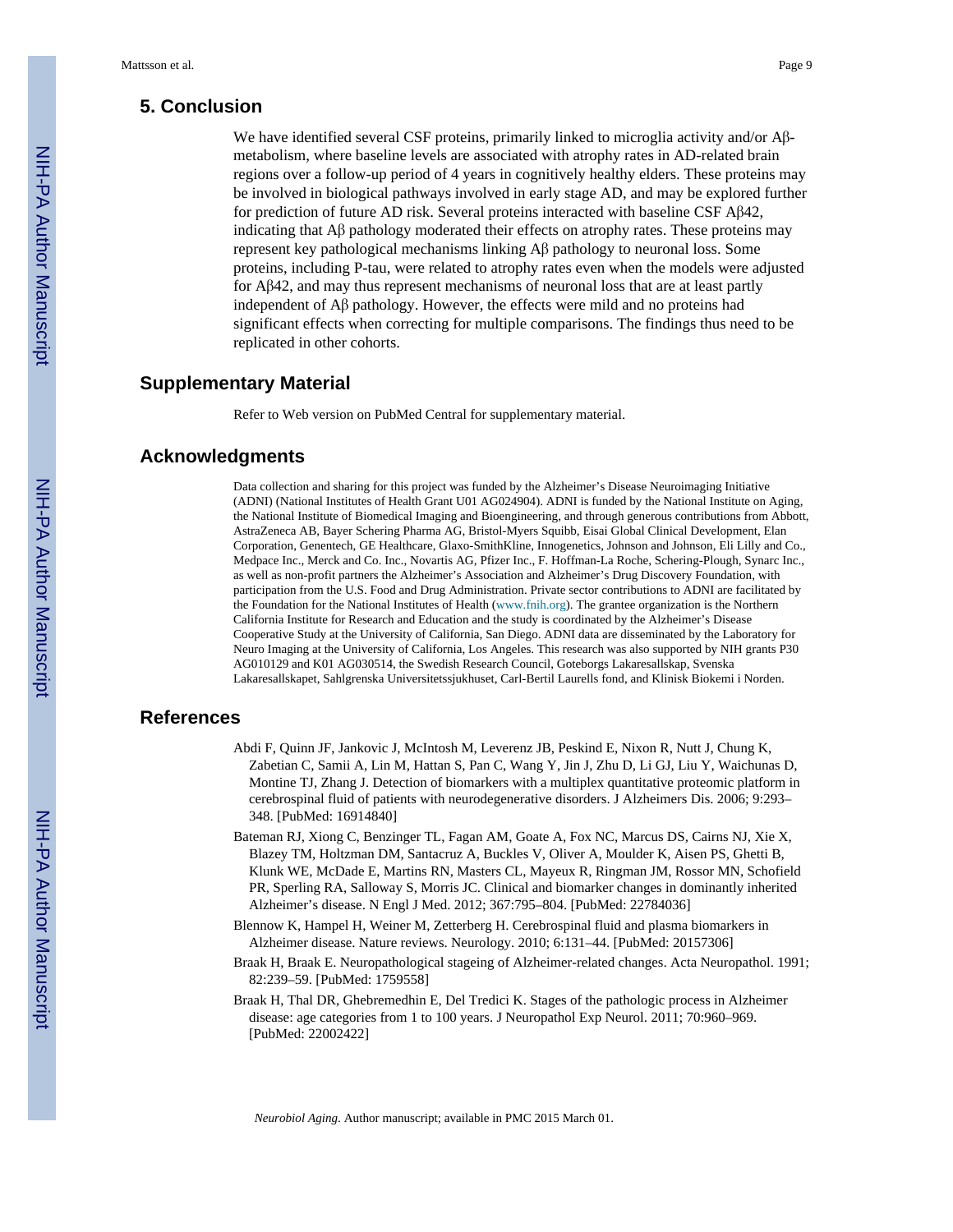- Buchhave P, Minthon L, Zetterberg H, Wallin AK, Blennow K, Hansson O. Cerebrospinal fluid levels of beta-amyloid 1-42, but not of tau, are fully changed already 5 to 10 years before the onset of Alzheimer dementia. Archives of general psychiatry. 2012; 69:98–106. [PubMed: 22213792]
- Buerger K, Ewers M, Pirttila T, Zinkowski R, Alafuzoff I, Teipel SJ, DeBernardis J, Kerkman D, McCulloch C, Soininen H, Hampel H. CSF phosphorylated tau protein correlates with neocortical neurofibrillary pathology in Alzheimer's disease. Brain. 2006; 129:3035–41. [PubMed: 17012293]
- Chételat G. Alzheimer disease: Aβ-independent processes—rethinking preclinical AD. Nat Rev Neurol. 2013; 9:123–124. [PubMed: 23399647]
- Chételat G, Villemagne VL, Villain N, Jones G, Ellis KA, Ames D, Martins RN, Masters CL, Rowe CC. Accelerated cortical atrophy in cognitively normal elderly with high β-amyloid deposition. Neurology. 2012; 78:477–484. [PubMed: 22302548]
- Craig-Schapiro R, Kuhn M, Xiong C, Pickering EH, Liu J, Misko TP, Perrin RJ, Bales KR, Soares H, Fagan AM, Holtzman DM. Multiplexed immunoassay panel identifies novel CSF biomarkers for Alzheimer's disease diagnosis and prognosis. PLoS One. 2011; 6:e18850. [PubMed: 21526197]
- Fagan AM, Mintun MA, Mach RH, Lee SY, Dence CS, Shah AR, LaRossa GN, Spinner ML, Klunk WE, Mathis CA, DeKosky ST, Morris JC, Holtzman DM. Inverse relation between in vivo amyloid imaging load and cerebrospinal fluid Abeta42 in humans. Ann Neurol. 2006; 59:512–9. [PubMed: 16372280]
- Fagan AM, Perrin RJ. Upcoming candidate cerebrospinal fluid biomarkers of Alzheimer's disease. Biomark Med. 2012; 6:455–76. [PubMed: 22917147]
- Fenton H, Finch PW, Rubin JS, Rosenberg JM, Taylor WG, Kuo-Leblanc V, Rodriguez-Wolf M, Baird A, Schipper HM, Stopa EG. Hepatocyte growth factor (HGF/SF) in Alzheimer's disease. Brain Res. 1998; 779:262–70. [PubMed: 9473690]
- Fischl B, Salat DH, Busa E, Albert M, Dieterich M, Haselgrove C, van der Kouwe A, Killiany R, Kennedy D, Klaveness S, Montillo A, Makris N, Rosen B, Dale AM. Whole brain segmentation: automated labeling of neuroanatomical structures in the human brain. Neuron. 2002; 33:341–355. [PubMed: 11832223]
- Fischl B, van der Kouwe A, Destrieux C, Halgren E, Ségonne F, Salat DH, Busa E, Seidman LJ, Goldstein J, Kennedy D, Caviness V, Makris N, Rosen B, Dale AM. Automatically parcellating the human cerebral cortex. Cereb Cortex. 2004; 14:11–22. [PubMed: 14654453]
- Fjell AM, Walhovd KB, Fennema-Notestine C, McEvoy LK, Hagler DJ, Holland D, Blennow K, Brewer JB, Dale AM. Brain Atrophy in Healthy Aging Is Related to CSF Levels of A{beta}1-42. Cereb Cortex.
- Fjell AM, Walhovd KB, Fennema-Notestine C, McEvoy LK, Hagler DJ, Holland D, Blennow K, Brewer JB, Dale AM. Brain Atrophy in Healthy Aging Is Related to CSF Levels of A{beta}1-42. Cereb Cortex. 2010
- He X, Jittiwat J, Kim J-H, Jenner AM, Farooqui AA, Patel SC, Ong W-Y. Apolipoprotein D modulates F2-isoprostane and 7-ketocholesterol formation and has a neuroprotective effect on organotypic hippocampal cultures after kainate-induced excitotoxic injury. Neurosci Lett. 2009; 455:183–186. [PubMed: 19429117]
- Henneman WJP, Vrenken H, Barnes J, Sluimer IC, Verwey NA, Blankenstein MA, Klein M, Fox NC, Scheltens P, Barkhof F, van der Flier WM. Baseline CSF p-tau levels independently predict progression of hippocampal atrophy in Alzheimer disease. Neurology. 2009; 73:935–940. [PubMed: 19770469]
- Hu WT, Chen-Plotkin A, Arnold SE, Grossman M, Clark CM, Shaw LM, Pickering E, Kuhn M, Chen Y, McCluskey L, Elman L, Karlawish J, Hurtig HI, Siderowf A, Lee VM, Soares H, Trojanowski JQ. Novel CSF biomarkers for Alzheimer's disease and mild cognitive impairment. Acta Neuropathol. 2010; 119:669–78. [PubMed: 20232070]
- Hu WT, Holtzman DM, Fagan AM, Shaw LM, Perrin R, Arnold SE, Grossman M, Xiong C, Craig-Schapiro R, Clark CM, Pickering E, Kuhn M, Chen Y, Van Deerlin VM, McCluskey L, Elman L, Karlawish J, Chen-Plotkin A, Hurtig HI, Siderowf A, Swenson F, Lee VM, Morris JC, Trojanowski JQ, Soares H. Plasma multianalyte profiling in mild cognitive impairment and Alzheimer disease. Neurology. 2012; 79:897–905. [PubMed: 22855860]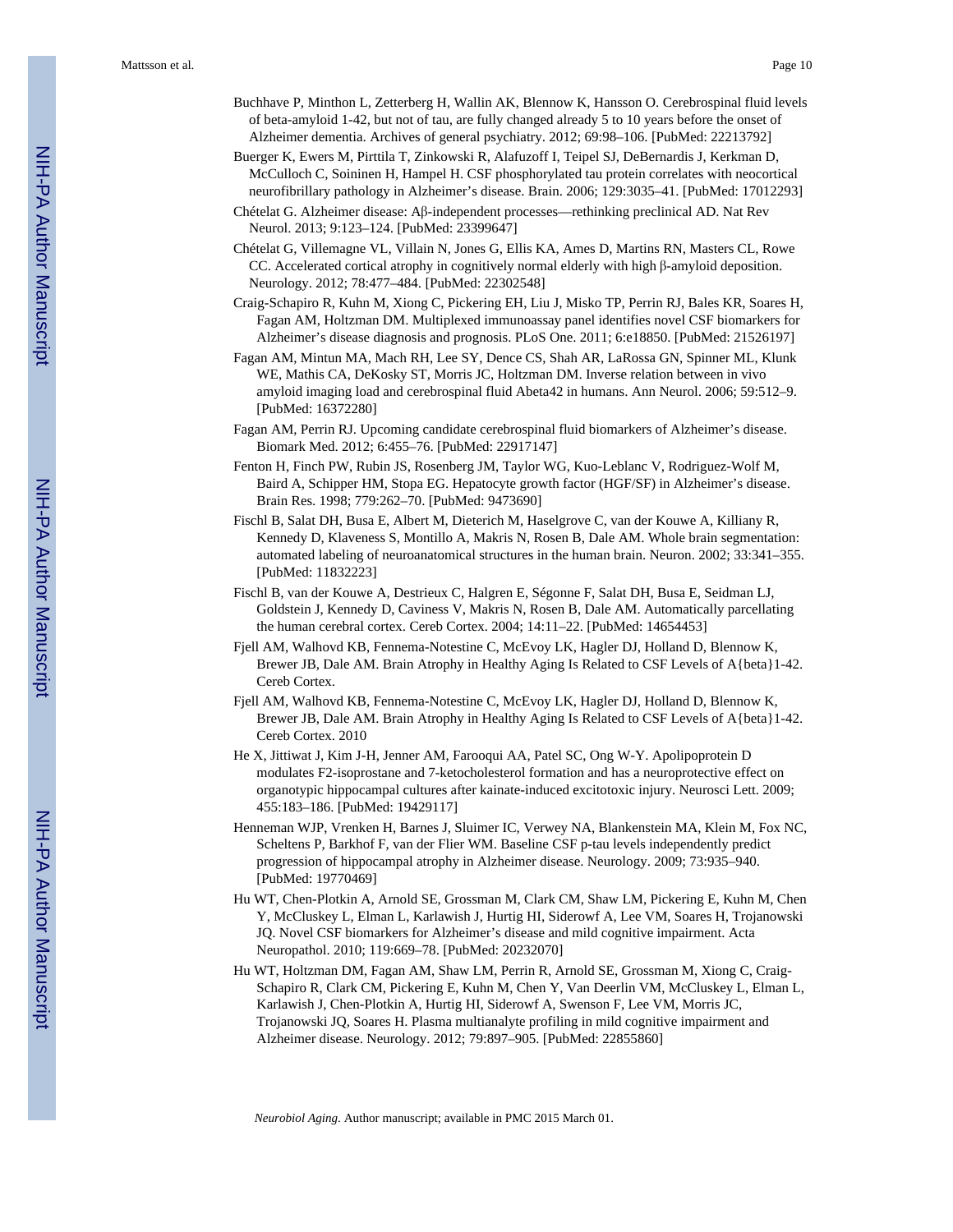- Jack CR Jr, Bernstein MA, Fox NC, Thompson P, Alexander G, Harvey D, Borowski B, Britson PJ, Whitwell LJ, Ward C, Dale AM, Felmlee JP, Gunter JL, Hill DLG, Killiany R, Schuff N, Fox-Bosetti S, Lin C, Studholme C, DeCarli CS, Krueger G, Ward HA, Metzger GJ, Scott KT, Mallozzi R, Blezek D, Levy J, Debbins JP, Fleisher AS, Albert M, Green R, Bartzokis G, Glover G, Mugler J, Weiner MW. The Alzheimer's Disease Neuroimaging Initiative (ADNI): MRI methods. J Magn Reson Imaging. 2008; 27:685–691. [PubMed: 18302232]
- Jack CR, Knopman DS, Jagust WJ, Shaw LM, Aisen PS, Weiner MW, Petersen RC, Trojanowski JQ. Hypothetical model of dynamic biomarkers of the Alzheimer's pathological cascade. Lancet Neurol. 2010; 9:119–28. [PubMed: 20083042]
- Motta M, Imbesi R, Di Rosa M, Stivala F, Malaguarnera L. Altered plasma cytokine levels in Alzheimer's disease: correlation with the disease progression. Immunol Lett. 2007; 114:46–51. [PubMed: 17949824]
- Navarro A, Ordóñez C, Martínez E, Pérez C, Astudillo A, Tolivia J. Apolipoprotein D expression absence in degenerating neurons of human central nervous system. Histol Histopathol. 2008; 23:995–1001. [PubMed: 18498075]
- Oh H, Madison C, Villeneuve S, Markley C, Jagust WJ. Association of Gray Matter Atrophy with Age, β-Amyloid, and Cognition in Aging. Cereb Cortex. 2013
- Ohrfelt A, Andreasson U, Simon A, Zetterberg H, Edman A, Potter W, Holder D, Devanarayan V, Seeburger J, Smith AD, Blennow K, Wallin A. Screening for new biomarkers for subcortical vascular dementia and Alzheimer's disease. Dement Geriatr Cogn Dis Extra. 2011; 1:31–42. [PubMed: 22163231]
- Olsson A, Vanderstichele H, Andreasen N, De Meyer G, Wallin A, Holmberg B, Rosengren L, Vanmechelen E, Blennow K. Simultaneous measurement of betaamyloid(1-42), total tau, and phosphorylated tau (Thr181) in cerebrospinal fluid by the xMAP technology. Clin Chem. 2005; 51:336–45. [PubMed: 15563479]
- Pimplikar SW, Nixon RA, Robakis NK, Shen J, Tsai L-H. Amyloid-independent mechanisms in Alzheimer's disease pathogenesis. J Neurosci. 2010; 30:14946–14954. [PubMed: 21068297]
- Reuter M, Schmansky NJ, Rosas HD, Fischl B. Within-subject template estimation for unbiased longitudinal image analysis. Neuroimage. 2012; 61:1402–1418. [PubMed: 22430496]
- Rusinek H, De Santi S, Frid D, Tsui WH, Tarshish CY, Convit A, de Leon MJ. Regional brain atrophy rate predicts future cognitive decline: 6-year longitudinal MR imaging study of normal aging. Radiology. 2003; 229:691–696. [PubMed: 14657306]
- Savva GM, Wharton SB, Ince PG, Forster G, Matthews FE, Brayne C. Age, neuropathology, and dementia. N Engl J Med. 2009; 360:2302–9. [PubMed: 19474427]
- Schott JM, Bartlett JW, Fox NC, Barnes J. Increased brain atrophy rates in cognitively normal older adults with low cerebrospinal fluid Aβ1-42. Ann Neurol. 2010; 68:825–834. [PubMed: 21181717]
- Shaw LM, Vanderstichele H, Knapik-Czajka M, Clark CM, Aisen PS, Petersen RC, Blennow K, Soares H, Simon A, Lewczuk P, Dean R, Siemers E, Potter W, Lee VM, Trojanowski JQ. Cerebrospinal fluid biomarker signature in Alzheimer's disease neuroimaging initiative subjects. Ann Neurol. 2009; 65:403–13. [PubMed: 19296504]
- Sluimer JD, Bouwman FH, Vrenken H, Blankenstein MA, Barkhof F, van der Flier WM, Scheltens P. Whole-brain atrophy rate and CSF biomarker levels in MCI and AD: a longitudinal study. Neurobiol Aging. 2010; 31:758–764. [PubMed: 18692273]
- Terrisse L, Poirier J, Bertrand P, Merched A, Visvikis S, Siest G, Milne R, Rassart E. Increased levels of apolipoprotein D in cerebrospinal fluid and hippocampus of Alzheimer's patients. J Neurochem. 1998; 71:1643–1650. [PubMed: 9751198]
- Thambisetty M, Simmons A, Hye A, Campbell J, Westman E, Zhang Y, Wahlund LO, Kinsey A, Causevic M, Killick R, Kloszewska I, Mecocci P, Soininen H, Tsolaki M, Vellas B, Spenger C, Lovestone S. Plasma biomarkers of brain atrophy in Alzheimer's disease. PLoS One. 2011; 6:e28527. [PubMed: 22205954]
- Tosun D, Schuff N, Shaw LM, Trojanowski JQ, Weiner MW. Alzheimer's Disease NeuroImaging I. Relationship between CSF biomarkers of Alzheimer's disease and rates of regional cortical thinning in ADNI data. Journal of Alzheimer's disease: JAD. 2011; 26(Suppl 3):77–90.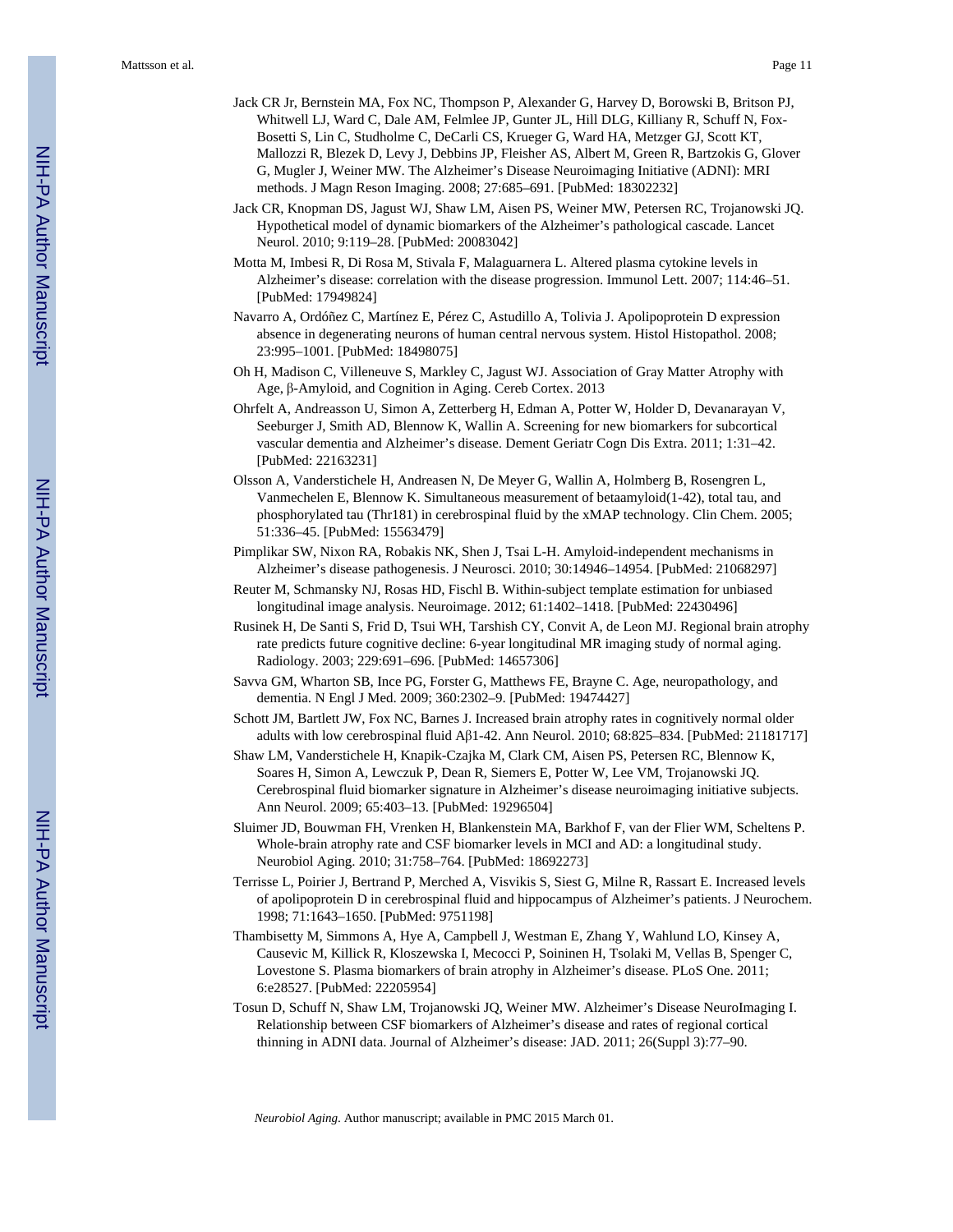Weigand SD, Vemuri P, Wiste HJ, Senjem ML, Pankratz VS, Aisen PS, Weiner MW, Petersen RC, Shaw LM, Trojanowski JQ, Knopman DS, Jack CR. Transforming CSF A?42 measures into calculated Pittsburgh Compound B (PIBcalc) units of brain A? amyloid. Alzheimers Dement. 2011; 7:133–141. [PubMed: 21282074]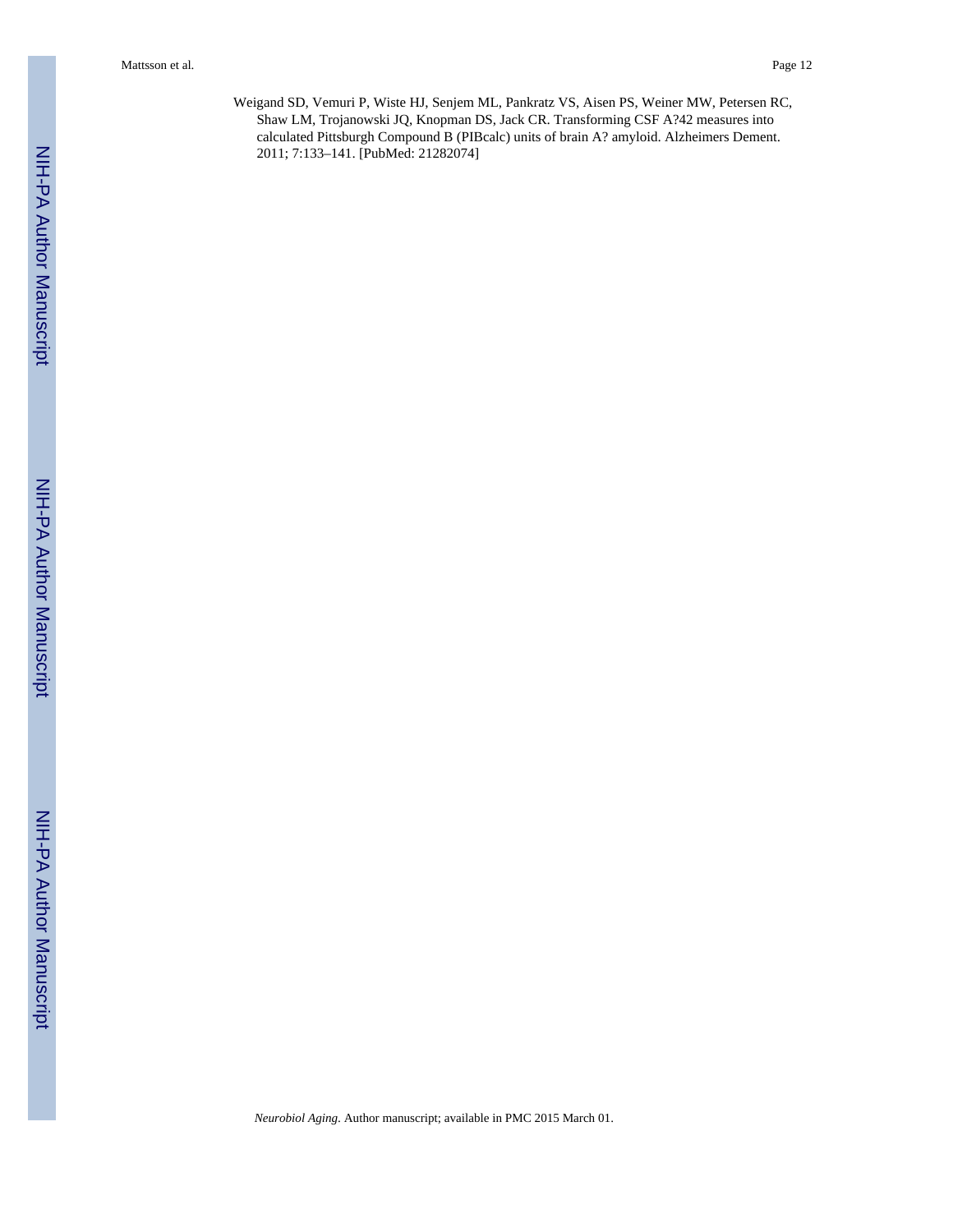

#### **Figure 1. Longitudinal atrophy of regional brain volumes**

Thick lines are regression curves calculated by linear mixed effects models, adjusted for age, sex, education and intracranial volume, with random intercepts and slopes. Beta-coefficients and p-values for the fixed time effect are presented in each panel. Volume measurements (yaxes) are standardized. In a few cases, we noted increased volume measurement over time. This likely reflects measurement noise, possibly due to differences in partial volume effects between different scans (these scans were inspected manually to exclude major imaging artifacts).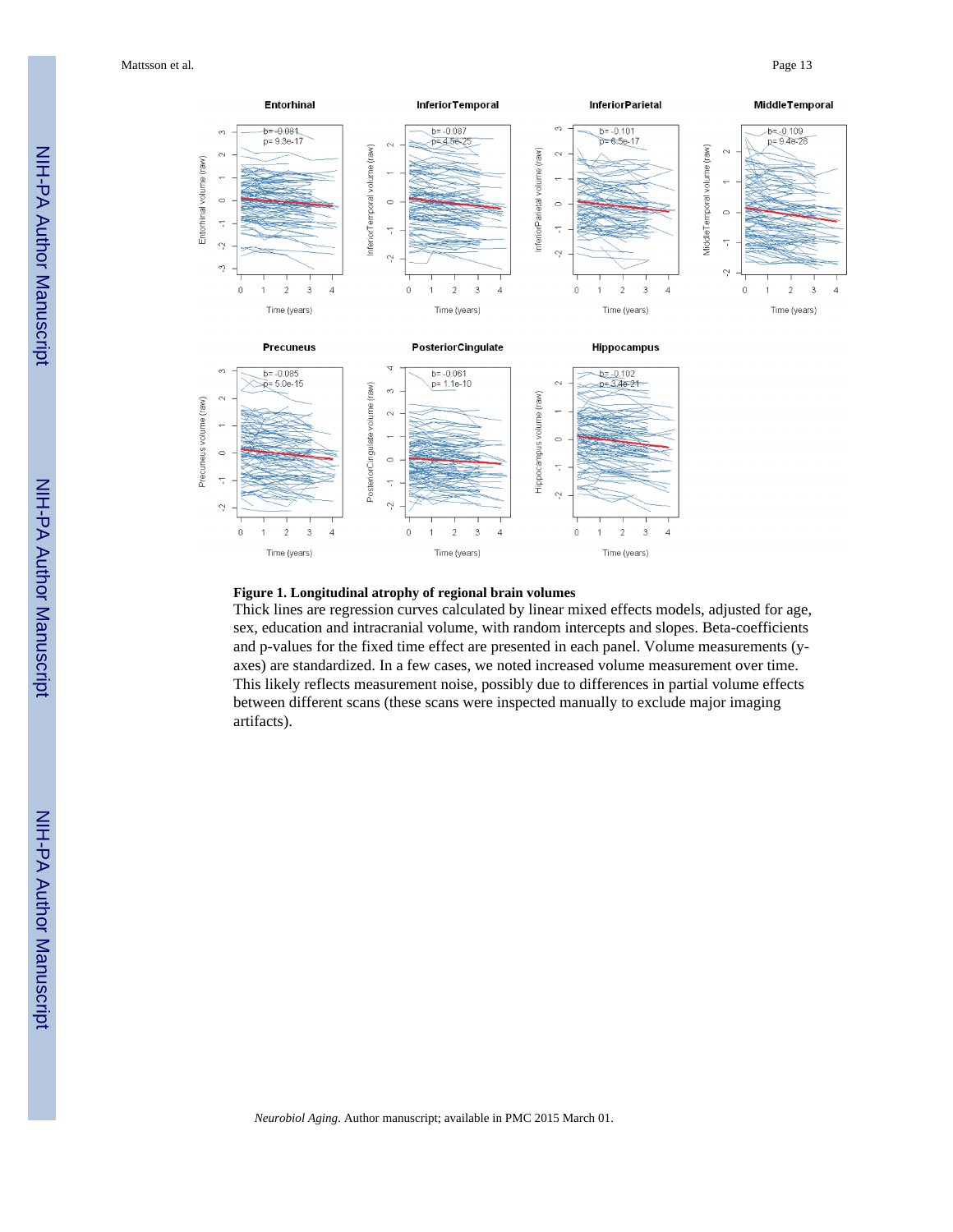

#### **Figure 2. Heat map of baseline CSF proteins and atrophy rates of regional brain volumes**

T-values (β-coefficients divided by standard error) for the *protein:time* interaction for all CSF proteins and regions from linear mixed effects models, irrespective of p-value. The models were adjusted for age, sex, education and intracranial volume. Red colors indicate low t-values (high proteins levels were associated with high atrophy rates) and green colors indicate high t-values (low protein levels were associated with high atrophy rates).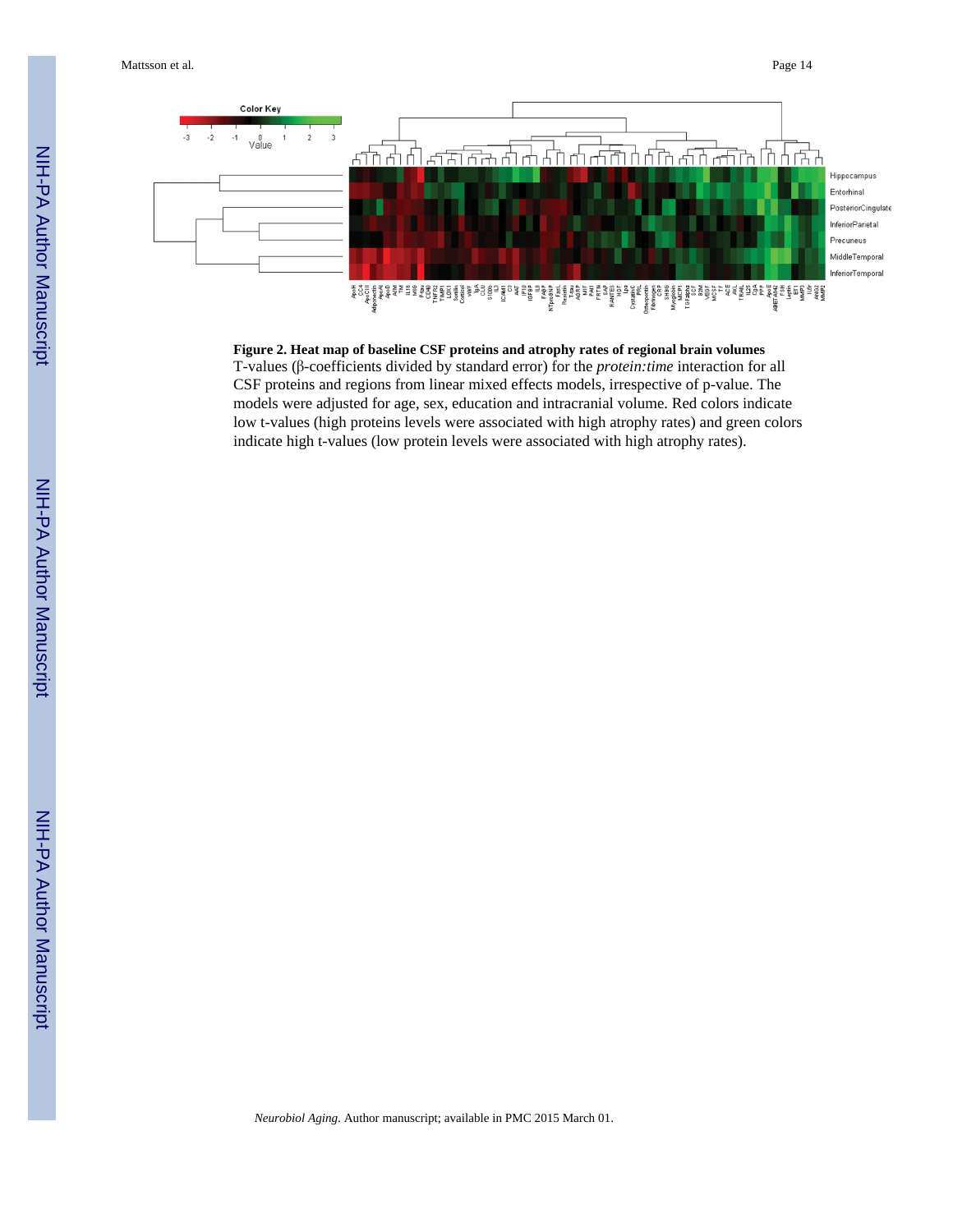

**Figure 3. Interactions between baseline CSF proteins and CSF A**β**42 on atrophy rates** All proteins and regions where the *protein:A*β*42:time* interaction was significantly associated with regional atrophy rates at  $p < 0.01$ . Y-axes show yearly atrophy rates (standardized), and x-axes show baseline protein concentrations. CSF Aβ42 was dichotomized by the cutoff 192 ng/L. Participants with low CSF Aβ42 are shown in red boxes (dashed regression lines) and participants with normal CSF Aβ42 in black circles (solid regression lines). Regression lines are adjusted for age, sex, education and intracranial volume.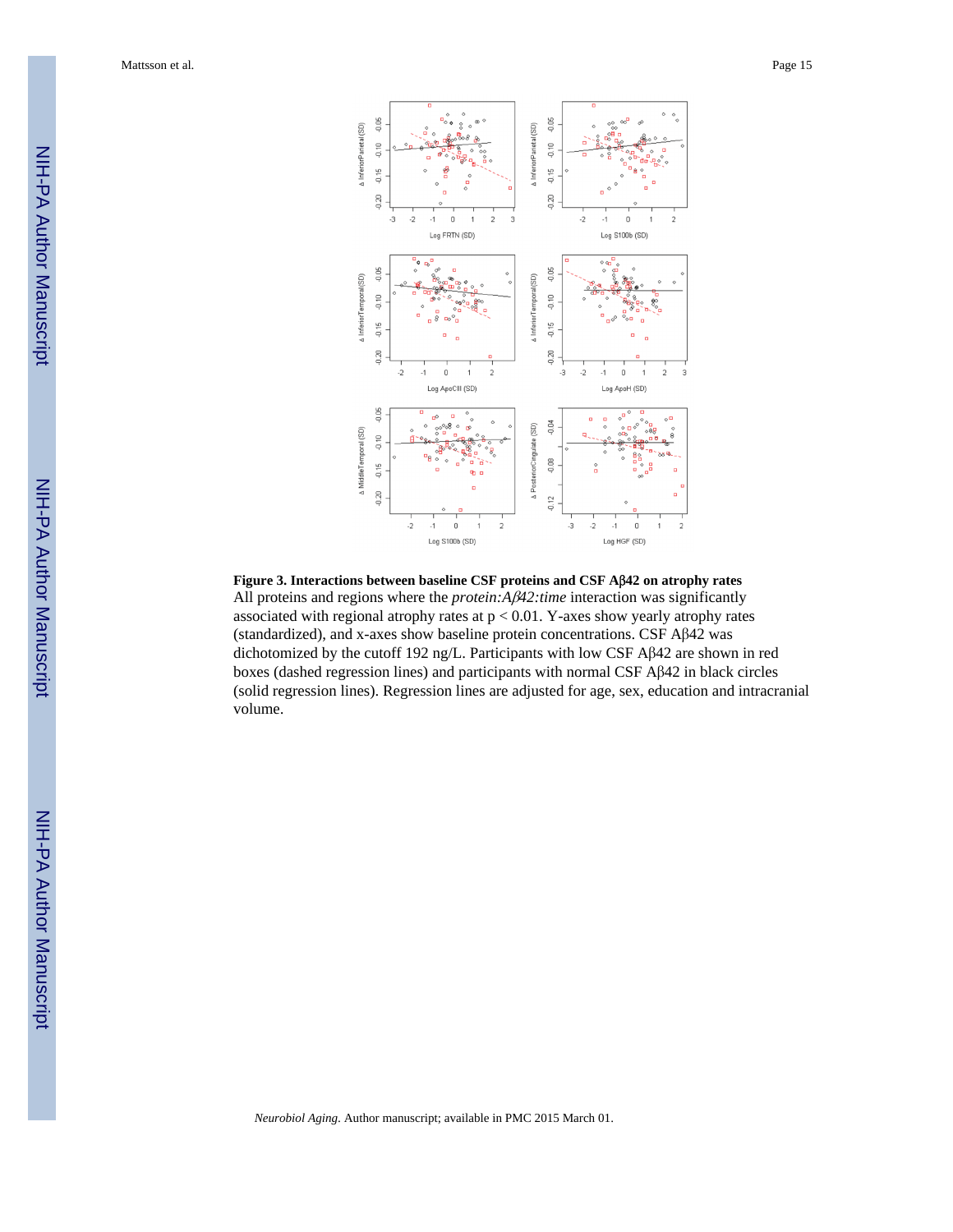| $\frac{3}{1}$                                                                                   |
|-------------------------------------------------------------------------------------------------|
|                                                                                                 |
|                                                                                                 |
|                                                                                                 |
|                                                                                                 |
| E profeins significantly associated with regional atrophy rates<br>ed. process on the community |
|                                                                                                 |
| しくて                                                                                             |

| Region                                    | CSF protein                |          | protein:time interaction |                           |                 |                           |
|-------------------------------------------|----------------------------|----------|--------------------------|---------------------------|-----------------|---------------------------|
|                                           |                            | ه        | $\mathbf{r}$             | $\mathbf{N}_{\text{par}}$ | ${\rm N_{obs}}$ | $\mathbf{P}_{\text{fdr}}$ |
|                                           | A <sub>B42</sub>           | 0.020    | 0.045                    | 89                        | 406             | 0.79                      |
| <b>Hippocampus</b>                        | Log P-tau                  | $-0.028$ | 0.005                    | 89                        | 406             | 0.58                      |
|                                           | $Log AM^*$                 | $-0.017$ | 0.017                    | $8^{\circ}$               | 404             | 0.70                      |
|                                           | $Log$ ApoCIII <sup>*</sup> | $-0.022$ | 0.002                    | $\infty$                  | 404             | 0.39                      |
| Inferior Temporal Cortex                  | Log ApoD                   | $-0.018$ | 0.015                    | $\infty$                  | 404             | 0.70                      |
|                                           | $Log$ ApoH <sup>*</sup>    | $-0.018$ | 0.017                    | $\infty$                  | 404             | 0.70                      |
|                                           | $Log$ IL16                 | $-0.015$ | 0.040                    | $\infty$                  | 404             | 0.78                      |
|                                           | Log P-tau                  | $-0.022$ | 0.002                    | 89                        | 400             | 0.39                      |
| Middle Temporal Cortex                    | A <sub>B42</sub>           | 0.021    | 0.019                    | 89                        | $rac{400}{5}$   | 0.70                      |
|                                           | Log A1M                    | $-0.019$ | 0.026                    | $\infty$                  | 404             | 0.71                      |
|                                           | Log ApoCIII                | $-0.021$ | 0.016                    | $\infty$                  | 404             | 0.70                      |
|                                           | Log ApoD                   | $-0.027$ | $0.001\,$                | $\infty$                  | 404             | 0.39                      |
|                                           | Log ApoH                   | $-0.017$ | 0.045                    | 90                        | 404             | 0.79                      |
|                                           | Log IL16                   | $-0.018$ | 0.040                    | $\infty$                  | 404             | 0.78                      |
|                                           | Log P-tau                  | $-0.021$ | 0.016                    | 89                        | $rac{400}{5}$   | 0.70                      |
| Posterior Cingulate                       | A <sub>B42</sub>           | 0.019    | 0.040                    | 89                        | 406             | 0.78                      |
| <b>Inferior Parietal Cortex Precuneus</b> | No significant proteins    |          |                          |                           |                 |                           |
|                                           |                            |          |                          |                           |                 |                           |

*Neurobiol Aging*. Author manuscript; available in PMC 2015 March 01.

Results from linear mixed effects models, showing tests significant before correcting for multiple comparisons, for proteins significant in at least two regions (13 proteins were significant in one region only Results from linear mixed effects models, showing tests significant before correcting for multiple comparisons, for proteins significant in at least two regions (13 proteins were significant in one region only and were considered likely spurious findings). The rate of change of regional brain volume was used as response variable. The explanatory protein, time from the baseline visit, interaction protein: time, age, and were considered likely spurious findings). The rate of change of regional brain volume was used as response variable. The explanatory protein, time from the baseline visit, interaction *protein:time,* age, sex, intracranial volume, and education were used as fixed effects. All models had a random intercept and slope. Each brain region was tested separately with each explanatory protein. Results were similar sex, intracranial volume, and education were used as fixed effects. All models had a random intercept and slope. Each brain region was tested separately with each explanatory protein. Results were similar when APOE was included as a fixed effect (data not shown). Npar, number of participants; Nobs, number of observations; Prdr, corrected using a false discovery rate correction applied on 490 tests (70 proteins tested in 7 regions). Biomarkers and brain volumes were centered and standardized (for example, for Log CSF P-tau levels one SD above the mean, the volume of the hippocampus decreased by proteins tested in 7 regions). Biomarkers and brain volumes were centered and standardized (for example, for Log CSF P-tau levels one SD above the mean, the volume of the hippocampus decreased by when *APOE* was included as a fixed effect (data not shown). Npar, number of participants; N<sub>Obs</sub>, number of observations; Pfdr, corrected using a false discovery rate correction applied on 490 tests (70  $0.028$  SD per year). 0.028 SD per year).

<sup>\*</sup> For these models the *protein:AfH2:time* interaction effect was found to be significant, as explained in the results and presented in Table 2. For these models the *protein:A* β*42:time* interaction effect was found to be significant, as explained in the results and presented in Table 2.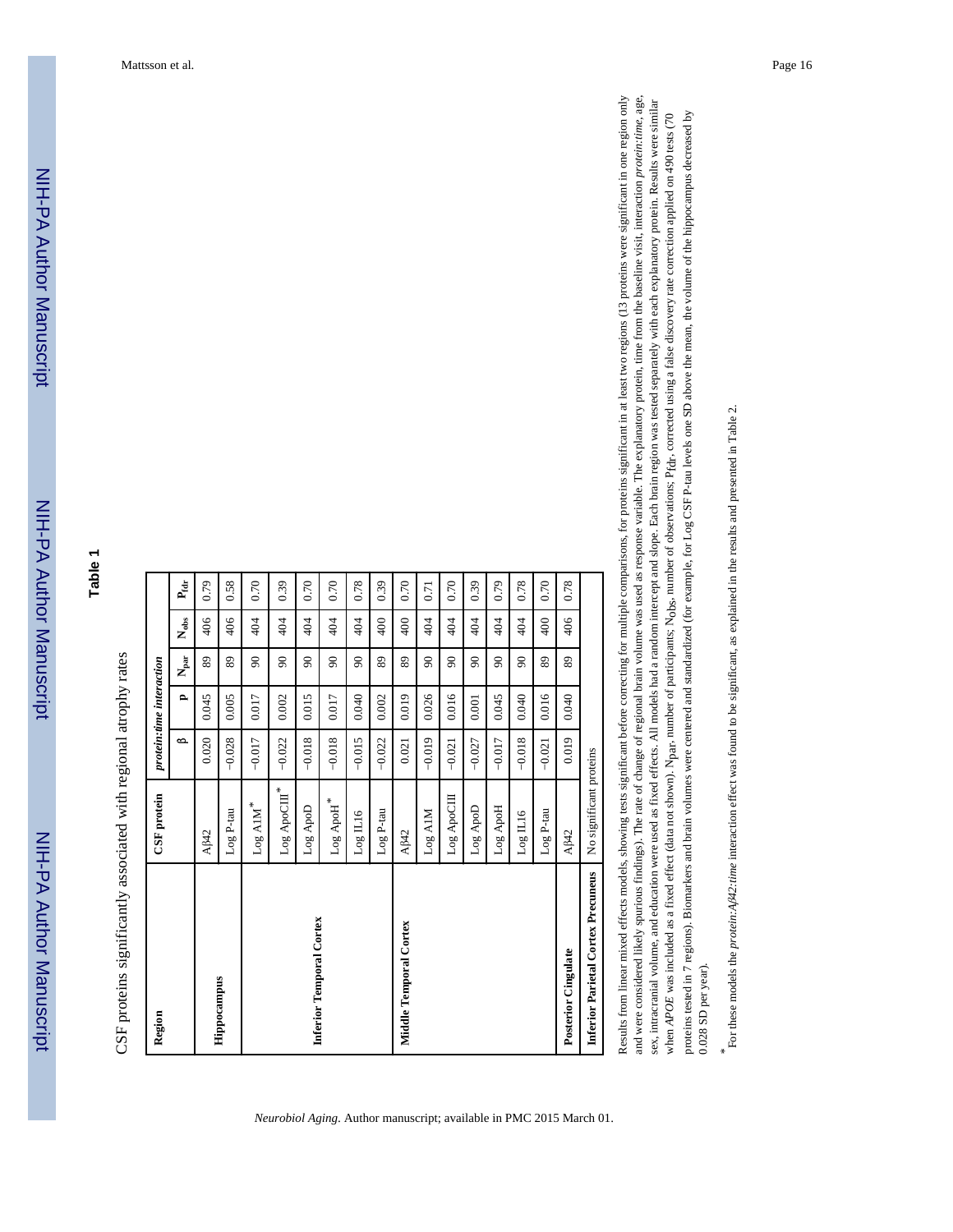# **Table 2**

CSF proteins significantly associated with regional atrophy rates, Aß42-dependent and Aß42-independent effects CSF proteins significantly associated with regional atrophy rates, Aβ42-dependent and Aβ42-independent effects

| Region                   | <b>CSF</b> protein  |           | A protein: A B42:time interaction |                           |                                     | B protein:time interaction<br>Unadjusted for A <sub>B42</sub> |                                     |
|--------------------------|---------------------|-----------|-----------------------------------|---------------------------|-------------------------------------|---------------------------------------------------------------|-------------------------------------|
|                          |                     | $\bullet$ | $\sim$                            | $\mathbf{P}_{\text{fdr}}$ | $\bullet$                           | $\mathbf{r}$                                                  | $\mathbf{P}_{\text{fdr}}$           |
|                          | IL25                | 0.042     | 0.024                             | 0.40                      | $\stackrel{\triangle}{\simeq}$      | $\mathbb{E}$                                                  | $\lesssim$                          |
|                          | Log FRTN            | $-0.039$  | 0.043                             | 0.51                      | $\mathbb{X}^{\mathsf{A}}$           | Ź                                                             | $\lessapprox$                       |
| Entorhinal               | Log CC4             | $-0.043$  | 0.045                             | 0.51                      | $\stackrel{\triangle}{\geq}$        | $\sum_{i=1}^{n}$                                              | $\tilde{\mathbf{z}}$                |
|                          | $Log HGF$           | $-0.037$  | 0.047                             | 0.53                      | $\stackrel{\blacktriangle}{\simeq}$ | $\mathbb{E}$                                                  | $\mathbb{Z}^4$                      |
|                          | Log Cystatin C      |           |                                   |                           | $-0.019$                            | 0.038                                                         | 0.87                                |
| <b>Hippocampus</b>       | Log P-tau           |           |                                   |                           | $-0.028$                            | 0.005                                                         | 0.69                                |
|                          | Log FRTN            | $-0.069$  | 0.003                             | 0.37                      | $\stackrel{\blacktriangle}{\simeq}$ | $\mathbb{E}$                                                  | $\mathbb{E}$                        |
|                          | $Log$ S100b         | $-0.061$  | 0.009                             | 0.37                      | $\mathbb{E}^{\mathsf{A}}$           | $\mathbb{E}$                                                  | $\lesssim$                          |
|                          | <b>ICAM1</b>        | $-0.061$  | 0.014                             | 0.37                      | $\stackrel{\triangle}{\geq}$        | $\sum_{i=1}^{n}$                                              | $\tilde{\mathbf{z}}$                |
| <b>Inferior Parietal</b> | $Log HGF$           | $-0.052$  | 0.015                             | 0.37                      | $\stackrel{\blacktriangle}{\simeq}$ | $\mathbb{E}$                                                  | $\lessapprox$                       |
|                          | Log NTproBNP        | $-0.056$  | 0.019                             | 0.40                      | $\stackrel{\triangle}{\simeq}$      | $\mathbb{E}$                                                  | $\lesssim$                          |
|                          | Log Cystatin C      | 0.058     | 0.022                             | 0.40                      | $\stackrel{\triangle}{\simeq}$      | $\mathbb{E}$                                                  | $\lessapprox$                       |
|                          | Log MMP3            | $-0.052$  | 0.029                             | 0.41                      | $\stackrel{\triangle}{\geq}$        | $\sum_{i=1}^{n}$                                              | $\lessapprox$                       |
| <b>Inferior Temporal</b> | Log ApoCIII         | $-0.045$  | $0.002\,$                         | 0.37                      | $\mathop{\simeq}_\mathbf{Z}$        | Ź                                                             | $\stackrel{\blacktriangle}{\simeq}$ |
|                          | Log ApoH            | $-0.041$  | 0.004                             | 0.37                      | $\stackrel{\blacktriangle}{\simeq}$ | $\mathbb{E}$                                                  | $\lesssim$                          |
|                          | Log A <sub>IM</sub> | $-0.040$  | 0.011                             | 0.37                      | $\stackrel{\blacktriangle}{\simeq}$ | $\boldsymbol{\hat{\Sigma}}$                                   | $\lessapprox$                       |
|                          | Log <sub>CC4</sub>  | $-0.040$  | 0.015                             | 0.37                      | $\stackrel{\blacktriangle}{\simeq}$ | $\lessapprox$                                                 | $\lesssim$                          |
|                          | $Log$ IL16          | $-0.036$  | 0.020                             | 0.40                      | $\stackrel{\triangle}{\simeq}$      | $\lessapprox$                                                 | $\lesssim$                          |
|                          | Log AAT             | $-0.037$  | 0.024                             | 0.40                      | $\mathop{\simeq}_\mathbf{Z}$        | $\boldsymbol{\hat{\Sigma}}$                                   | $\lesssim$                          |
|                          | $Log$ S100b         | $-0.035$  | 0.027                             | 0.40                      | $\stackrel{\triangle}{\geq}$        | $\mathbb{E}$                                                  | $\boldsymbol{\Sigma}$               |
|                          | <b>ICAM1</b>        | $-0.034$  | 0.041                             | 0.50                      | $\stackrel{\triangle}{\simeq}$      | $\stackrel{\triangle}{\scriptstyle\sim}$                      | $\stackrel{\triangle}{\geq}$        |
|                          | Log MMP3            | $-0.030$  | 0.049                             | 0.53                      | $\stackrel{\triangle}{\geq}$        | $\sum_{i=1}^{n}$                                              | $\boldsymbol{\hat{\Sigma}}$         |
|                          | Log TM              | $-0.028$  | 0.050                             | 0.53                      | $\stackrel{\blacktriangle}{\simeq}$ | $\lessapprox$                                                 | $\lesssim$                          |
|                          | Log P-tau           |           |                                   |                           | $-0.022$                            | 0.002                                                         | 0.52                                |
|                          | Log ApoD            |           |                                   |                           | $-0.018$                            | 0.015                                                         | 0.87                                |